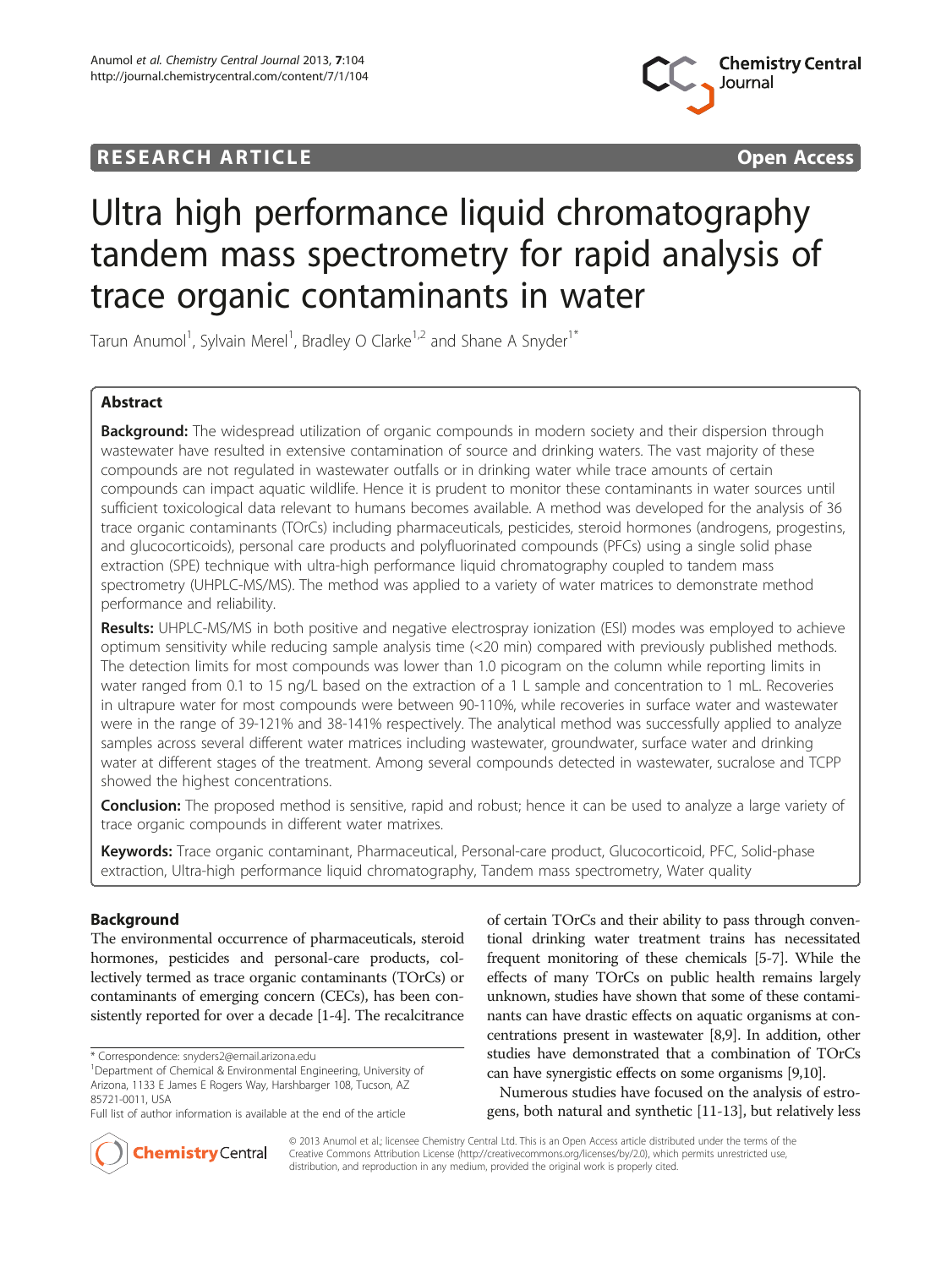literature is available on the occurrence and analysis of other endocrine disruptors (glucocorticoids, progestins and androgens) in aquatic environments. Glucocorticoid receptor-active compounds (GRs) are known to control inflammation and infections and hence both natural and synthetic GRs have been used to prevent swelling, asthma and other diseases in humans [\[14\]](#page-12-0). This increased use combined with the fact that most GRs are poorly adsorbed in the human body and quickly excreted has led to their recent detection in wastewater and surface waters worldwide [\[14-16](#page-12-0)]. In this work we expanded the list of steroids typically included for analysis to include an androgen (testosterone), progestins (norethisterone and norgestrel) along with several GRs.

Polyfluorinated compounds (PFCs) are a relatively new sub-class of compounds within the TOrC classification. These compounds are synthetically produced and have a wide-range of applications, including in non-stick cookware, stain-resistant carpets, and surfactants among other things [\[17\]](#page-12-0). This frequent usage along with their inherent biological and chemical stability make PFCs persistent in the environment and frequently detected in water [[17](#page-12-0),[18](#page-12-0)], biosolids [[19\]](#page-12-0) and biological matrices [\[20](#page-12-0)]. Consequently, the two most commonly used PFCs (PFOA and PFOS) are on the USEPA's Contaminant Candidate List 3 [[21](#page-12-0)]. In addition, bioaccumulation properties, potential carcinogenicity and recent reports on toxic effects to animals [[22](#page-12-0),[23](#page-12-0)] have led to the voluntary reduction in usage of PFOA and the banning of PFOS in Europe [[24\]](#page-12-0). However, these two compounds are progressively being replaced by shorter chain  $(C < 7)$  PFC's [[25\]](#page-12-0), of which far less is known with regards to toxicity and occurrence data. Accordingly, this study set out to include six PFCs with C4-C16 carbon chain length.

Over 82,000 chemicals are registered for industrial use in the US and the number is rapidly increasing [\[26](#page-12-0)]. Monitoring each chemical is not feasible; hence the significance of selecting 'indicator' compounds that encompass the various classes of TOrCs is critical. Recent studies have sought to identify indicator TOrCs based on their occurrence and attenuation in the environment [[27\]](#page-12-0). This study selected 36 disparate compounds across seven classes of TOrCs for analysis using a single extraction method and short analysis time.

As the number of environmental contaminants monitored continues to increase rapidly, the need for reliable analytical methods offering selectivity, sensitivity and reproducibility also has increased. Over the years, numerous methods relying on a variety of instruments were developed to measure TOrCs. For instance, gas chromatography has been used to analyze volatile compounds and pesticides as well as some polar compounds and steroids using derivatization agents [[28,29](#page-12-0)]. However, these techniques are time-consuming, labor intensive and limited to the analysis of compounds that are volatile and not thermally-labile.

Liquid chromatography methods have proved more effective in analyzing TOrCs. While methods using UV [[30,31\]](#page-12-0) and fluorescence [\[32,33\]](#page-12-0) detectors have been proposed, methods using both single quadrupole [[34](#page-12-0),[35](#page-12-0)] and triple quadrupole [\[36,37\]](#page-13-0) mass spectrometers have been most common. However, the vast majority of these methods consider only specific classes of pharmaceuticals [[38](#page-13-0),[39](#page-13-0)] or compounds with similar polarities and/ or use numerous extraction methods that are timeconsuming and labor-intensive. Only few methods use a single extraction procedure while still analyzing a wide variety of these compounds [\[29,](#page-12-0)[40,41](#page-13-0)]. With the introduction of ultra-high performance liquid chromatography (UHPLC), it is now possible to operate at extremely high pressures with much smaller particle sizes which allows for rapid separation of analytes while also improving resolution and sensitivity.

This study aims to provide a simple, rapid, sensitive and robust method for the targeted analysis of 36 compounds (Table [1\)](#page-2-0) representative of several TOrC classes usually considered by water utilities and regulatory agencies. The method includes several different classes of TOrCs including less studied substances like GRs and PFCs. The application of UHPLC allows for a significant reduction in sample runtime while providing good analytical separation compared to previously published methods and also providing very low ng/L detection limits in water. The proposed method includes the addition of 19 stable isotopically labeled compounds to increase accuracy and precision. This method was successfully applied to groundwater, surface water and wastewater matrices.

## Experimental

#### Chemicals and reagents

All standards and reagents used during the study were of the highest purity commercially available (≥97% for all compounds). All native standards were procured from Sigma-Aldrich (St. Louis, MO) except perfluorohexadecanoic acid (PFHxDA) from Matrix Scientific (Columbia, SC); meprobamate from Cerilliant (Round Rock, TX); and triclosan from Alfa Aesar (Ward Hill, MA). Labeled standards were purchased from Cambridge Isotope Laboratories (Andover, MA) except  ${}^{13}C_4$ -PFOA,  ${}^{13}C_4$ -PFOS,  ${}^{13}C_2$ -PFHxA,  ${}^{13}C_4$ -PFBA from Wellington Laboratories (Ontario, Canada); primidone-d<sub>5</sub> and <sup>13</sup>C<sub>6</sub>-diclofenac from Toronto Research Chemicals (Ontario, Canada); and gemfibrozil-d<sub>6</sub> from C/D/N Isotopes (Quebec, Canada). A working stock of all native standards was prepared at 5 mg/L in pure methanol and diluted as required to obtain the desired concentration of calibration standards. A mix of all isotopically labeled surrogates at 1 mg/L in pure methanol was also prepared and used to spike all samples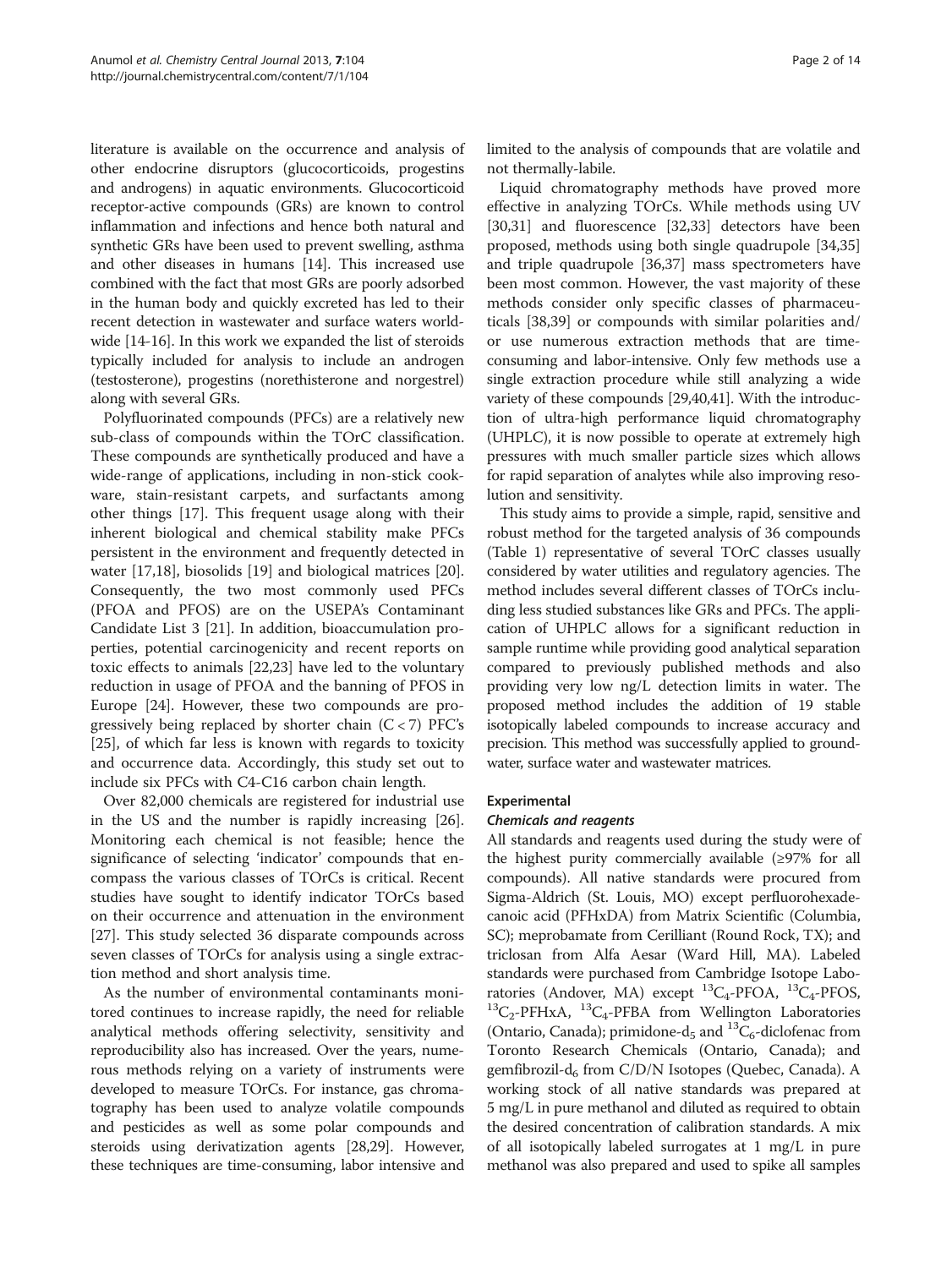<span id="page-2-0"></span>Table 1 Target compounds with use and class

| Compound                                  | Use                         | Class                       |  |  |
|-------------------------------------------|-----------------------------|-----------------------------|--|--|
| Atrazine                                  | Pesticide                   | Pesticide                   |  |  |
| Benzophenone                              | <b>UV Blocker</b>           | Personal Care<br>Product    |  |  |
| Bisphenol A                               | Plasticizer                 | Industrial<br>compound      |  |  |
| Caffeine                                  | Stimulant                   | Personal Care<br>Product    |  |  |
| Carbamazepine                             | Anticonvulsant              | Pharmaceutical              |  |  |
| N,N-Diethyl-meta-toluamide<br>(DEET)      | Insect Repellant            | Personal Care<br>Product    |  |  |
| Dexamethasone                             | Anti-<br>Inflammatory       | Glucocorticoid              |  |  |
| Diclofenac                                | Anti-arthritic              | Pharmaceutical              |  |  |
| Diltiazem                                 | Antiarrhythmic              | Pharmaceutical              |  |  |
| Diphenhydramine                           | Anti-histamine              | Pharmaceutical              |  |  |
| Fluoxetine                                | Anti-Depressant             | Pharmaceutical              |  |  |
| Gemfibrozil                               | Anti-Cholesterol            | Pharmaceutical              |  |  |
| Hydrocortisone (Cortisol)                 | Anti-<br>inflammatory       | Glucocorticoid              |  |  |
| Ibuprofen                                 | Analgesic                   | Pharmaceutical              |  |  |
| Meprobamate                               | Anti-anxiety                | Pharmaceutical              |  |  |
| Naproxen                                  | Analgesic                   | Pharmaceutical              |  |  |
| Norethisterone                            | Contraceptive               | Progestin                   |  |  |
| Norgestrel                                | Contraceptive               | Progestin                   |  |  |
| Perfluoro butanoic<br>acid (PFBA)         | Fluorosurfactant            | Polyfluorinated<br>Compound |  |  |
| Perfluoro butane<br>sulfonate (PFBS)      | Fluorosurfactant            | Polyfluorinated<br>Compound |  |  |
| Perfluoro decanoic<br>acid (PFDA)         | Fluorosurfactant            | Polyfluorinated<br>Compound |  |  |
| Perfluoro hexadecanoic<br>acid (PFHxDA)   | Fluorosurfactant            | Polyfluorinated<br>Compound |  |  |
| Perfluoro octanoic<br>acid (PFOA)         | Fluorosurfactant            | Polyfluorinated<br>Compound |  |  |
| Perfluoro octane<br>sulfonate (PFOS)      | Fluorosurfactant            | Polyfluorinated<br>Compound |  |  |
| Prednisone                                | Anti-<br>inflammatory       | Glucocorticoid              |  |  |
| Primidone                                 | Anticonvulsant              | Pharmaceutical              |  |  |
| Simazine                                  | Herbicide                   | Pesticide                   |  |  |
| Sucralose                                 | Artificial<br>Sweetener     | Personal Care<br>Product    |  |  |
| Sulfamethoxazole                          | Antibiotic                  | Pharmaceutical              |  |  |
| Tris (2-chloroethyl)<br>phosphate (TCEP)  | Flame retardant             | Industrial<br>compound      |  |  |
| Tris (2-chloropropyl)<br>phosphate (TCPP) | Flame retardant             | Industrial<br>compound      |  |  |
| Testosterone                              | Androgen                    | Androgen                    |  |  |
| Triamcinolone                             | Synthetic<br>corticosteroid | Glucocorticoid              |  |  |

## Table 1 Target compounds with use and class (Continued)

| Triclocarban | Antibiotic     | Personal Care<br>Product |
|--------------|----------------|--------------------------|
| Triclosan    | Anti-microbial | Personal Care<br>Product |
| Trimethoprim | Antibiotic     | Pharmaceutical           |

before extraction. These two solutions were stored in the dark at −20°C and new working stocks were prepared every two months. Both stocks were injected routinely on the mass spectrometer and signal response was monitored for each compound to determine if there was any degradation with time.

All solvents were of the highest purity available and suitable for LC-MS analysis. Methanol (HPLC grade), MTBE (HPLC grade), formic acid (LC/MS grade) and ammonium hydroxide (ACS grade) were obtained from Fisher Scientific (Pittsburgh, PA), while acetonitrile and ultrapure water (both HPLC grade) were obtained from Burdick and Jackson (Muskegon, MI).

#### Sample collection and preservation

Grab samples were collected from four full-scale water treatment plants across the United States. In addition, multiple samples from two surface waters and a groundwater from Tucson, Arizona were analyzed. Samples (1 L each) were collected in silanized amber glass bottles containing 50 mg of ascorbic acid to quench residual chlorine and 1 g of sodium azide to prevent microbial activity. Samples were sent to the laboratory in coolers containing icepacks and filtered through a 0.7 μm glass filter (Whatman, England) immediately upon arrival. Then, samples were stored in darkness at 4°C and extracted within 14 days. Sample preservation techniques were comparable to those previously published by Vanderford et al. [\[42](#page-13-0)].

#### Solid-phase extraction

All samples were spiked with 19 isotopically labeled surrogate standards at concentrations varying from 50 to 200 ng/L depending on analytical sensitivity and matrix type. Samples were then extracted using an AutoTrace 280 automated SPE system from Dionex (Sunnyvale, CA) using 200 mg hydrophilic-lipophilic balance (HLB) cartridges (Waters Corporation; Millford, MA). Cartridges were first preconditioned with 5 ml of MTBE, followed by 5 ml of methanol and 5 ml of ultrapure water. Samples were then loaded at 15 ml/min onto the cartridges which were subsequently rinsed with ultrapure water and dried under nitrogen flow for 30 min. While 1 L samples were collected, different volumes of sample were extracted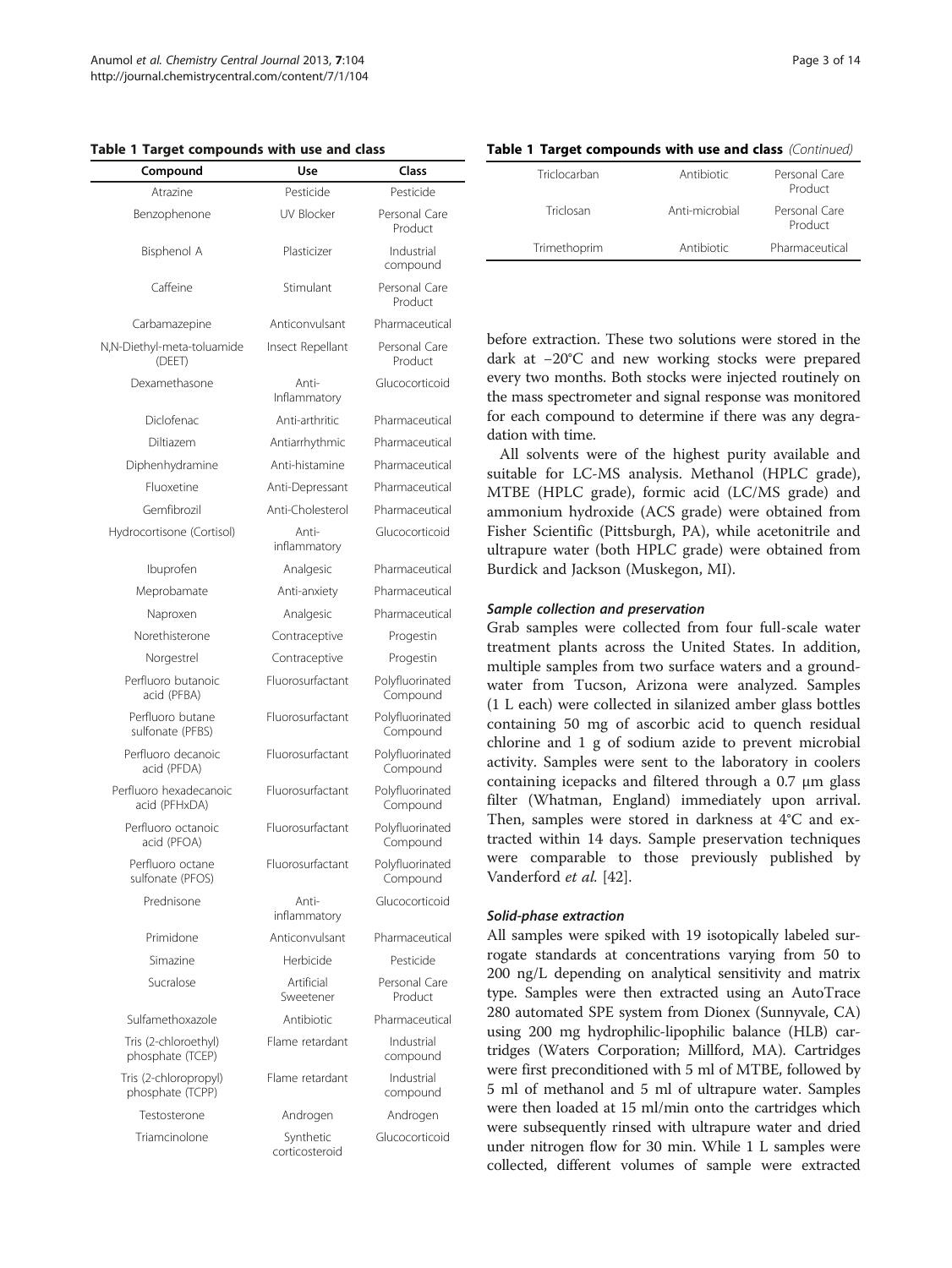based on the matrix. The analytes were then eluted with 5 ml of methanol followed by 5 ml of 10/90 (v/v) methanol/MTBE solution. The eluent was evaporated to less than 500 μl using gentle nitrogen flow and the volume was adjusted to 1 ml by addition of methanol. Final extracts were transferred into 2-mL vials and stored in darkness at 4°C until UHPLC-MS/MS analysis.

#### Liquid chromatography

Liquid chromatography was performed on 3 μL of sample extract using an Agilent 1290 binary pump (Palo Alto, CA) with metal solvent fittings for all analyses. The Agilent RRHD ZORBAX Eclipse Plus reverse phase C-18 column (2.1×50 mm) with a packing size of 1.8 μm was used to separate analytes in both the negative and positive electrospray ionization (ESI) modes. The column was maintained at a temperature of 30°C for the entire run in both modes.

The mobile phase for ESI positive used two solvents comprising (A) ultrapure water with 0.1% formic acid and (B) acetonitrile with 0.1% formic acid. With a constant flowrate of 400 μl/min, solvent B was held at 5% for 1.5 min. Solvent B then linearly increased to 20% at 3 min, 45% at 4 min, 65% at 6.1, 100% at 7 min and held till 7.45 min. A post-run of 1.45 min was added to allow the column to re-equilibrate before the next analysis. This resulted in a total run-time of 9.90 min for analysis of 23 analytes (Additional file [1](#page-11-0): Table S1 and Figure [1\)](#page-4-0).

The mobile phase for ESI negative used a dual eluent system comprising (A) 5 mM ammonium acetate in ultrapure water and (B) 10/90 (v/v) water/acetonitrile with 5 mM ammonium acetate. With a constant flowrate of 400 μl/min, solvent B was linearly increased from 20% to 96% at 4.5 min and 100% at 5 min. Solvent B was held at 100% for a further 1.3 min then a post-run of 1.5 min at 20% B was added to allow the column to re-equilibrate before the next analysis. This resulted in a total run-time of 7.8 min for the analysis of 13 analytes (Additional file [1](#page-11-0): Table S1 and Figure [2](#page-4-0)). Sample chromatograms for positive and negative ionization modes at 100 ng/mL are shown in Figures [1](#page-4-0) and [2](#page-4-0).

## Mass spectrometry

Mass spectrometry was performed using an Agilent 6460 triple quadrupole mass spectrometer. Optimization was done in two steps: compound-specific and sourcedependent. Initially, each compound was prepared from a neat standard at a concentration of 1 μg/ml in pure methanol and injected into the mass spectrometer at a flowrate of 500 μl/min. The first quadrupole was set to scan mode and the most intense precursor ion was selected. This was done both in positive and negative electrospray modes to select the most appropriate ion source for each compound. After the best ion source was chosen, the fragmentor voltage was optimized for each compound in scan mode. After this, the mass spectrometer was run in product ion scan (PI Scan) mode to determine the most abundant product. For this, collision energy (CE) of 20 volts was selected and then adjusted in steps of 10 to find the most abundant products. For most compounds, two transitions; a quantifier (the most abundant product) and a qualifier (the second most abundant product) were selected. Then, the mass spectrometer was set to multiple reaction monitoring (MRM) mode and the CE for each product ion was optimized. This was followed by optimization of the cell accelerator voltage (CAV); however, it was noticed that there was a possibility of cross talk between some compounds especially at low CAVs so this value was only optimized between two and seven. The analyte transitions, optimized parameters and retention times are given in Additional file [1](#page-11-0): Table S1.

Once all the compound-specific parameters were optimized, source parameters like gas temperature, flow rate, nozzle voltage, nebulizer and capillary voltage were tuned. While, it was not possible to have optimum source parameters to suit all the compounds, best fit values were used in choosing these parameters. The source-dependent parameters for both positive and negative electrospray ionization modes are detailed in Table [2.](#page-5-0) Analysis in both ESI modes was performed using a dynamic MRM method with a delta retention time of 0.6 min for ESI positive mode and 0.8 min for ESI negative mode.

Data analysis and interpretation was carried out with the Agilent MassHunter software (version Rev. B.05.00). Along with monitoring the labeled isotope recoveries and the retention time, the ratio of the two transitions was also noted, which increased the accuracy of detection and reduced the possibility of false positives of the method.

## Determination of LOD, LOQ and MRL

The instrumental limit of detection (LOD) and limit of quantification (LOQ) were determined for each compound by injecting standards at 0.02, 0.05, 0.1, 0.5, 1, 2.5, 5, 10 and 25 μg/L on the UHPLC-MS/MS system. The LOD and LOQ were defined as the concentration for which the signal to noise ratio (SNR) was greater than 3 and 10 respectively. The LOD and LOQ of all target analytes are shown in Table [3](#page-5-0).

The method reporting limit (MRL) was determined by extracting nine samples (1 L each) of ultrapure water fortified with the target analytes at 2–3 times the LOQ (calculated from above) and spiked with isotopicallylabeled surrogates. After extraction and analysis, the MRL was calculated by multiplying the standard deviation with the student's t-test value for n-1 degrees of freedom at 99% confidence levels. The results are shown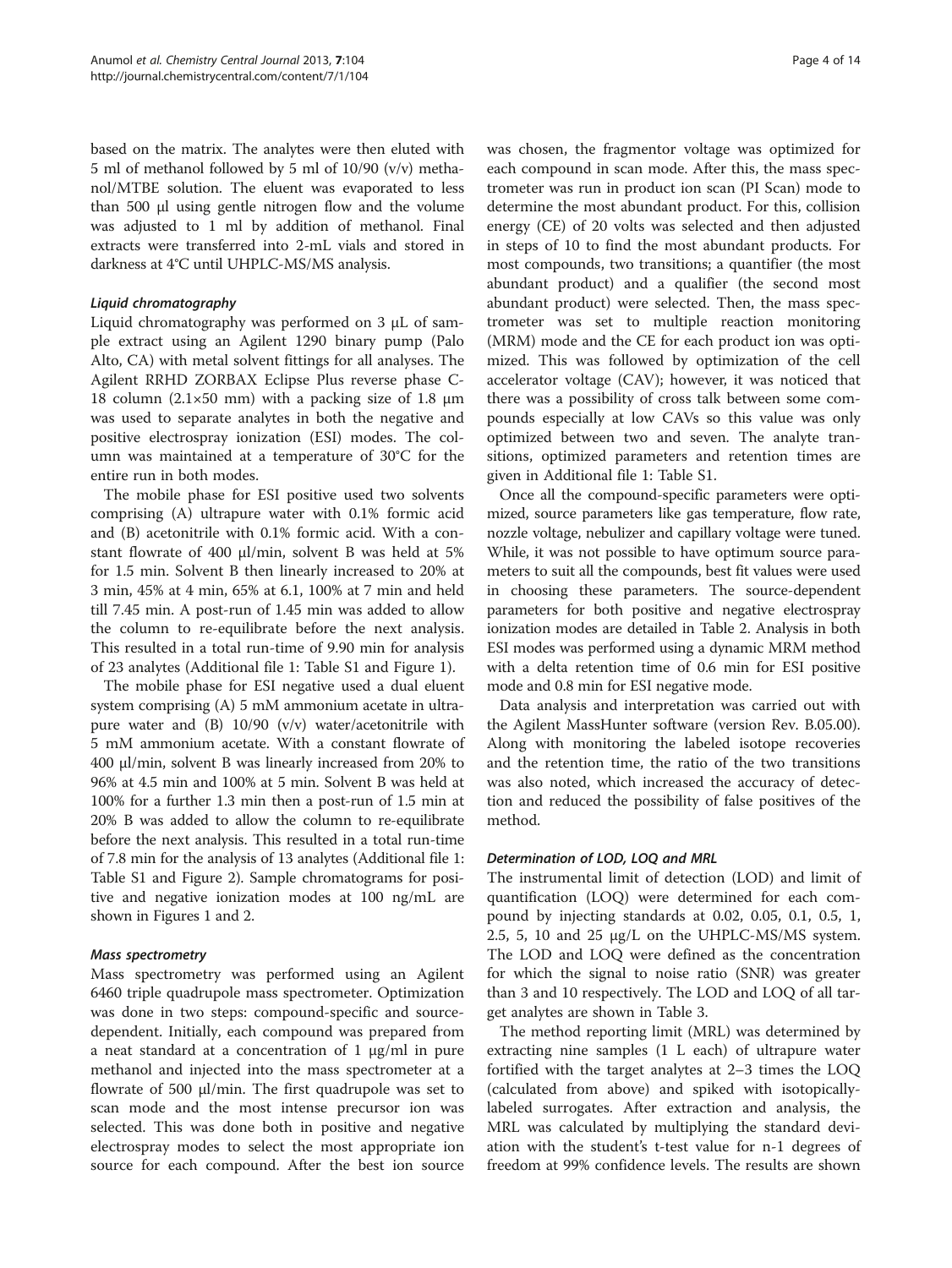<span id="page-4-0"></span> $\times$ 105  $1.2$  $1.15$  $1.1$ 1.05 0.95  $0.9$  $0.85$  $0.8$  $0.75$  $0.7$ 0.65  $0.6$  $0.55 0.5$  $0.45$  $0.4$ 





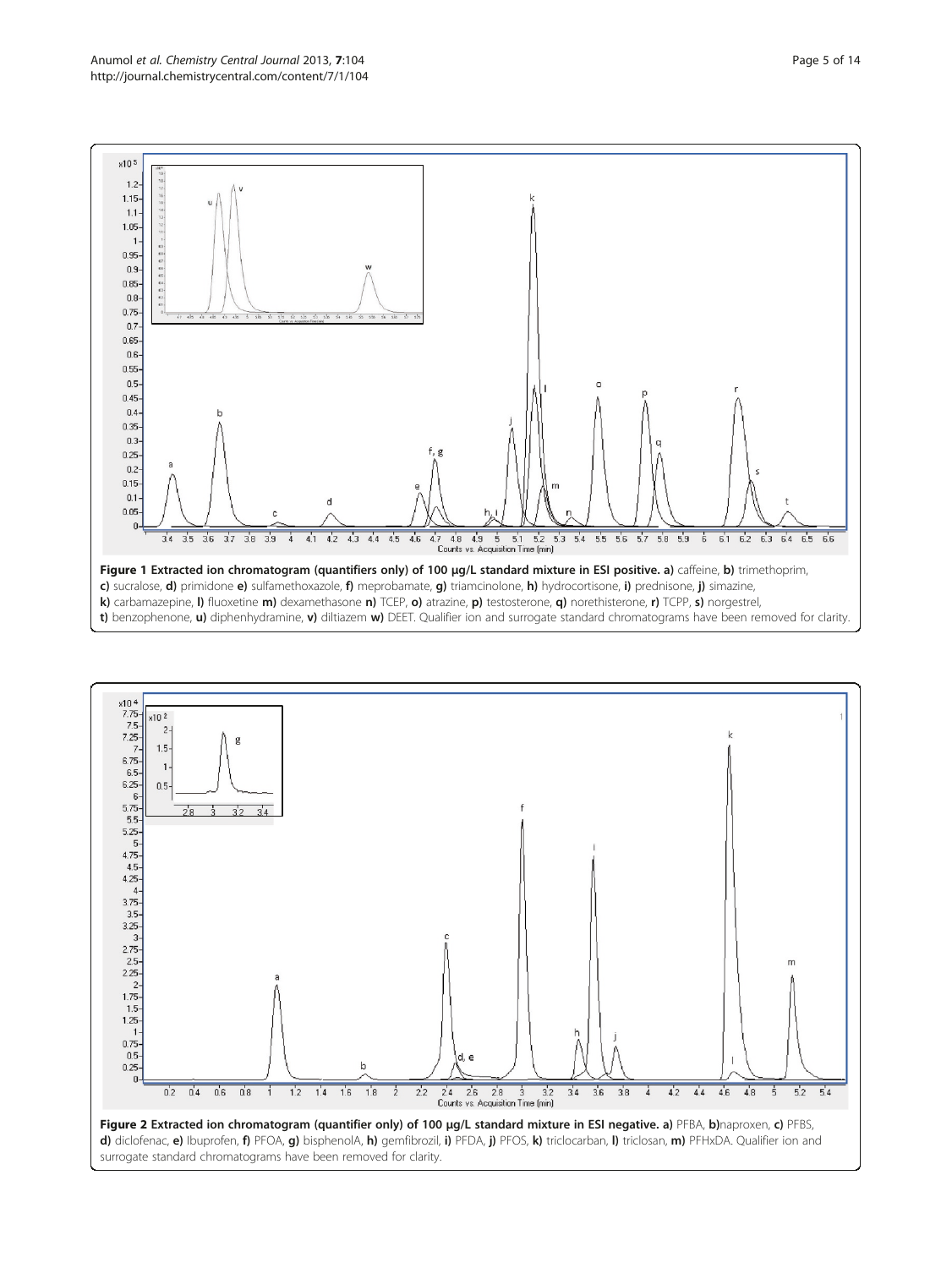<span id="page-5-0"></span>Table 2 Mass spectrometer source-dependent parameters

| Parameter                   | <b>ESI Positive</b> | <b>ESI Negative</b> |
|-----------------------------|---------------------|---------------------|
| Gas Temperature (°C)        | 275                 | 225                 |
| Gas Flowrate (L/min)        | 11                  | 10                  |
| Nebulizer (psi)             | 45                  | 45                  |
| Sheath Gas Temperature (°C) | 375                 | 350                 |
| Sheath Gas Flowrate (L/min) | 11                  | 11                  |
| Capillary (V)               | 4000                | 3600                |
| Nozzle Voltage (V)          | 0                   | 1500                |
| Delta EMV (V)               | 400                 | 400                 |

in Table 3. The method reporting limits determined were similar and in many cases lower than previously published literature [[29](#page-12-0)[,43](#page-13-0)].

## Results and discussion

#### Chromatography

Optimization of chromatographic conditions was achieved by performing experiments with various mixtures of organic solvents and pH modifying buffers. The best mobile phase was chosen based on peak shape, peak resolution and sensitivity achieved for all compounds. Three different UHPLC reverse phase columns were also tested and the column providing the highest sensitivity for most target analytes was chosen. Details of the three columns tested are provided in Additional file [2:](#page-11-0) Table S2. Once the column and the mobile phase were selected, the gradients in both modes were optimized to achieve best separation of all target analytes while maintaining a sufficient scan speed and peak width to preserve peak shape allowing accurate integration. In addition, different injection volumes (1, 3, 5 and 10 μl) were also tested and 3 μl was used for all analysis as this gave the highest sensitivity without alteration of peak shape.

#### Analyte ionization and data analysis

All but one compound were ionized by protonation  $[(M + H)<sup>+</sup>]$  of the uncharged molecule in the ESI positive mode. Sucralose was analyzed with the addition of a sodium adduct  $[(M + Na)^+]$  as the  $[(M + H)^+]$  ion was essentially absent during optimization of the compound. In the ESI negative mode, all the compounds analyzed were a result of deprotonation [(M-H)<sup>-</sup>] of the original neutral molecule.

The quantification of TOrCs in all samples was achieved using a calibration curve with at least nine points and an  $R<sup>2</sup>$  no lower than 0.990 and typically above 0.995. All concentrations above the calibration range were diluted and re-analyzed. In a few instances, it was not possible to determine the exact concentration of an analyte due to loss of isotope signal because of dilution. In this case, concentration were reported as '>' the highest calibration

| Compound          | $LOD$ ( $\mu$ g/L) | $LOQ$ ( $\mu$ g/L)  | Practical MRL (ng/L) |
|-------------------|--------------------|---------------------|----------------------|
|                   |                    | <b>ESI positive</b> |                      |
| Caffeine          | 0.5                | 1                   | 2.5                  |
| Trimethoprim      | 0.05               | 0.1                 | 0.1                  |
| Sucralose         | 1                  | 5                   | 10                   |
| Triamcinolone     | 1                  | 2.5                 | 5                    |
| Primidone         | 1                  | 2.5                 | 2.5                  |
| Sulfamethoxazole  | 0.02               | $\cdot$ 1           | .5                   |
| Meprobamate       | 0.1                | 1                   | 2.5                  |
| Diphenylhydramine | 0.02               | 0.1                 | 1                    |
| Diltiazem         | 0.02               | 0.1                 | 0.5                  |
| Hydracortisone    | 0.5                | 1                   | 2.5                  |
| Prednisone        | 10                 | 15                  | 20                   |
| Simazine          | 0.1                | 0.5                 | 1                    |
| Fluoxetine        | 0.02               | 0.05                | 0.5                  |
| Carbamazepine     | 0.05               | 0.1                 | 0.25                 |
| Dexamethasone     | 0.05               | 0.5                 | 1                    |
| <b>TCEP</b>       | 0.5                | 1                   | 2.5                  |
| Atrazine          | 0.1                | 0.5                 | 0.5                  |
| <b>DEET</b>       | 0.05               | 0.1                 | $2.5*$               |
| Testosterone      | 0.5                | 1                   | 1                    |
| Norethistrone     | 0.1                | 0.5                 | 1                    |
| <b>TCPP</b>       | 0.05               | 1                   | 2.5                  |
| Norgestrel        | 0.5                | 1                   | 2.5                  |
| Benzophenone      | 0.02               | 0.5                 | 1                    |
|                   |                    | <b>ESI negative</b> |                      |
| <b>PFOA</b>       | 0.02               | 0.5                 | 1                    |
| PFDA              | 0.02               | 0.5                 | 2.5                  |
| Gemfibrozil       | 0.05               | 0.5                 | 1                    |
| PFOS              | 0.02               | 0.05                | 0.1                  |
| Triclocarban      | 0.1                | 0.5                 | 1                    |
| Triclosan         | 0.5                | 2.5                 | 5                    |
| PFHxDA            | 0.02               | 0.1                 | 0.5                  |
| PFBS              | 0.02               | 0.05                | 0.5                  |
| PFBA              | 0.02               | 0.02                | ΝA                   |
| Ibuprofen         | 5                  | 10                  | 15                   |
| Bisphenol A       | 1                  | 5                   | 15                   |
| Naproxen          | 0.1                | 1                   | 2.5                  |
| Diclofenac        | 0.1                | 0.5                 | 2.5                  |

NA Not analyzed; \* Adjusted for blank.

point. While the MRL for all TOrCs was reported in ultrapure water, this value could be impaired in other water matrices containing natural organic matter that interfere with the ionization of the analytes. To account for this, a separate MRL was determined for each sample. Initially, the lowest calibration point was chosen at or

#### Table 3 LOD, LOQ and MRL of target analytes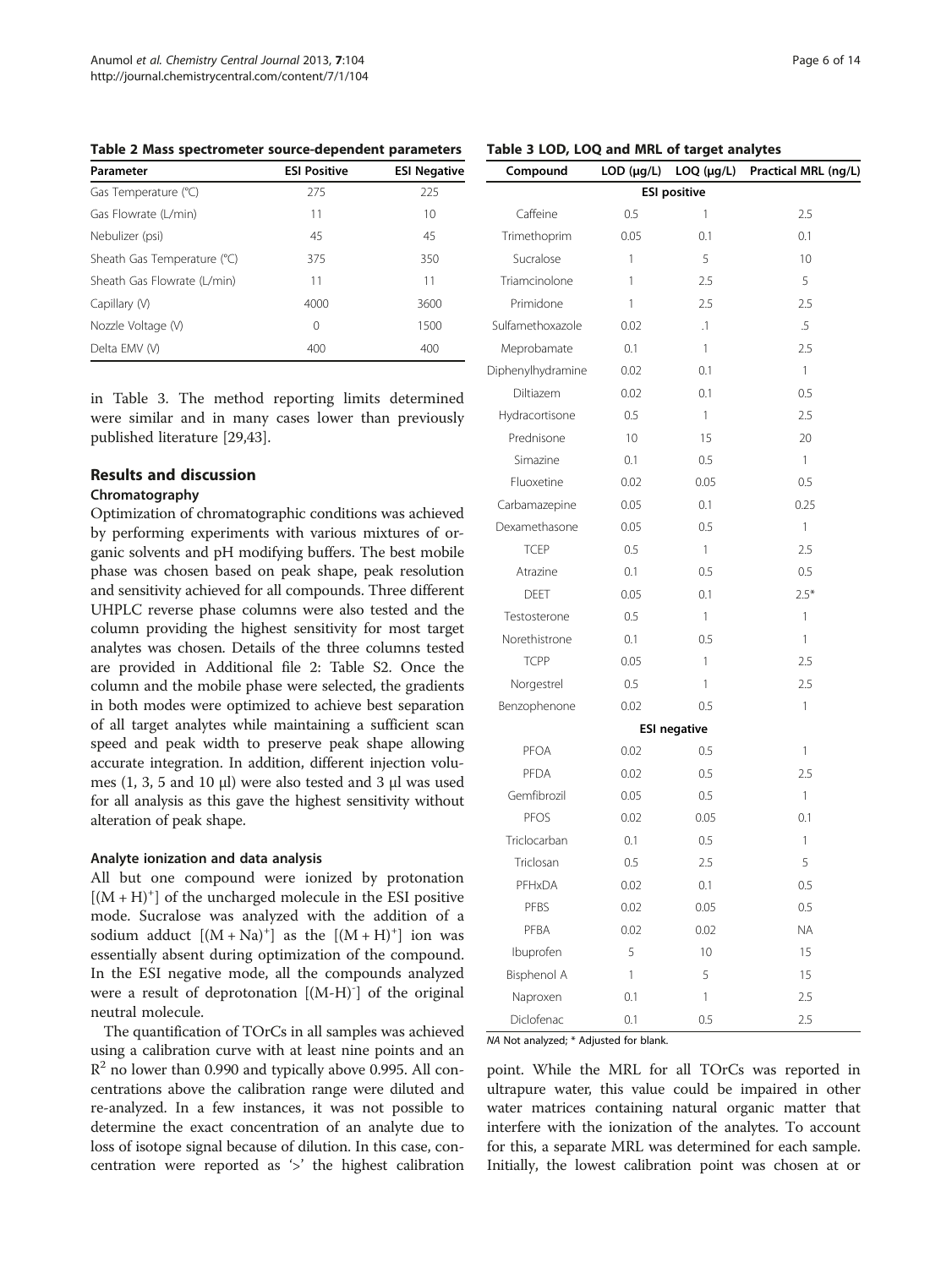slightly above the MRL determined in ultrapure water. Using the Mass Hunter software, the expected concentrations of the calibration curve were recalculated based on the calibration equation and  $\mathbb{R}^2$  using a linear regression with 1/X weighting. After comparing the calculated concentrations of all the calibration points with expected concentrations, the lowest calibration point with accuracy between 70-130% was chosen for each analyte. This value was then divided by the isotope recovery obtained for all analytes in each sample to obtain the "true" MRL in that particular sample matrix.

## Matrix spike and recoveries

Recoveries for the target analytes after extraction were determined using six replicates in three different water matrices shown in Table [4](#page-7-0). Matrix spike levels were chosen as 100 ng/L in ultrapure water and 200 ng/L in surface water and wastewater samples. The spike recoveries were calculated by comparing this known spiking concentration with the concentration determined in unspiked samples by internal standard calibration. For ultrapure water, more than 70% of the compounds had a recovery between 90–110%. Only two compounds (diltiazem and PFHxDA) had a recovery of <70%. The recoveries in the surface water varied from 39–121% while wastewater recoveries ranged from 38–141%. While these ranges seem large, it is important to note that isotopically-labeled surrogate standards were not available for every compound. All compounds with a surrogate standard had corrected recoveries between 73–121% with the exception of diclofenac (64%) in the wastewater spike. In fact, almost all these compounds had recoveries of 85 – 115% further validating the use of isotope dilution to correct for matrix suppression and losses during SPE. The recovery of norgestrel and norethisterone were below 60% in the surface water and wastewater spike samples. Previous studies have shown that these two compounds have poor stability on storage greater than three days and this may have led to loss of analyte in the sample [\[44\]](#page-13-0). While every effort was made to extract the samples as soon as possible, extraction times varied between 3–14 days during this study. Spike recoveries for hydrocortisone were found to be 50% and 38% in surface water and wastewater respectively. Similar recoveries (~60%) have been seen in a previous study in wastewater [[16\]](#page-12-0). To obtain better recoveries for all compounds, the use of multiple extraction procedures, and considering compound specific properties would be necessary. It was decided to proceed with this single extraction method that provided good recoveries for the majority of the compounds while allowing for significant savings in time and labor. The precision of the entire method was good as the relative standard deviation (RSD) of the replicates for almost all compounds was

less than 10% in both ultrapure and surface water. While larger RSDs were observed for wastewater samples, compounds with surrogate standards were still extremely reproducible. Overall, the use of surrogate standards to correct for loss of target analytes during the extraction and analysis stages proved reliable.

#### Matrix suppression

The degree of matrix suppression encountered was analyzed by comparing the instrument response (area count) of the 19 isotopically-labeled standards in the matrix spikes and samples with six instrument blanks spiked at the same concentration. The isotope recovery data in each matrix is presented in Table [5.](#page-8-0) Fluoxetine  $d_5$ , PFBA  ${}^{13}C_4$ and diclofenac  ${}^{13}C_6$  were the only isotopically-labeled compounds to have <60% recovery in ultrapure water. The degree of suppression for most compounds increased in the wastewater matrix (250 mL) compared to the surface water (1000 mL) and ultrapure water (1000 mL) spikes even though less volume of the sample was extracted. The RSD for all analytes was below 15% and in most cases below 5%.

## Blank analysis

As extremely low levels of analytes are quantified in this method, there was a possibility of contamination through various sources. Potential contamination may arise from presence of trace levels of native compound in the isotopically-labeled standards, presence of contamination in the instrument, and low-level contamination from various external sources. Initially pure methanol was injected in both ESI modes to detect the presence of any background contamination due to the solvent or instrument (Additional file [3](#page-11-0): Figure S1 and Additional file [4:](#page-11-0) Figure S2). The target analytes were not found to be present with the exception of DEET. Next methanol blanks were fortified with the isotopically-labeled standards to determine if native compounds were introduced by the isotopes. No indication of target analyes was found in these blanks with the exception of DEET. The area counts of the DEET chromatograms present in the first two types of blanks was very similar indicating that the DEET detected was in the background and not introduced by the isotopicallylabeled standard (Additional file [5:](#page-11-0) Figure S3). The concentration of DEET in the blanks was estimated using the MRL study calibration curve and subsequently the MRL for DEET was increased five times to prevent reporting of false positives. Finally, a number  $(n = 6)$  of ultrapure water samples fortified with labeled isotopes were extracted by SPE and analyzed to ensure the absence of unlabeled compounds through the extraction procedure. Further, routine fortified ultrapure water blanks were analyzed along with the samples to check for any contamination. All blanks tested during the course of the study were below MRLs.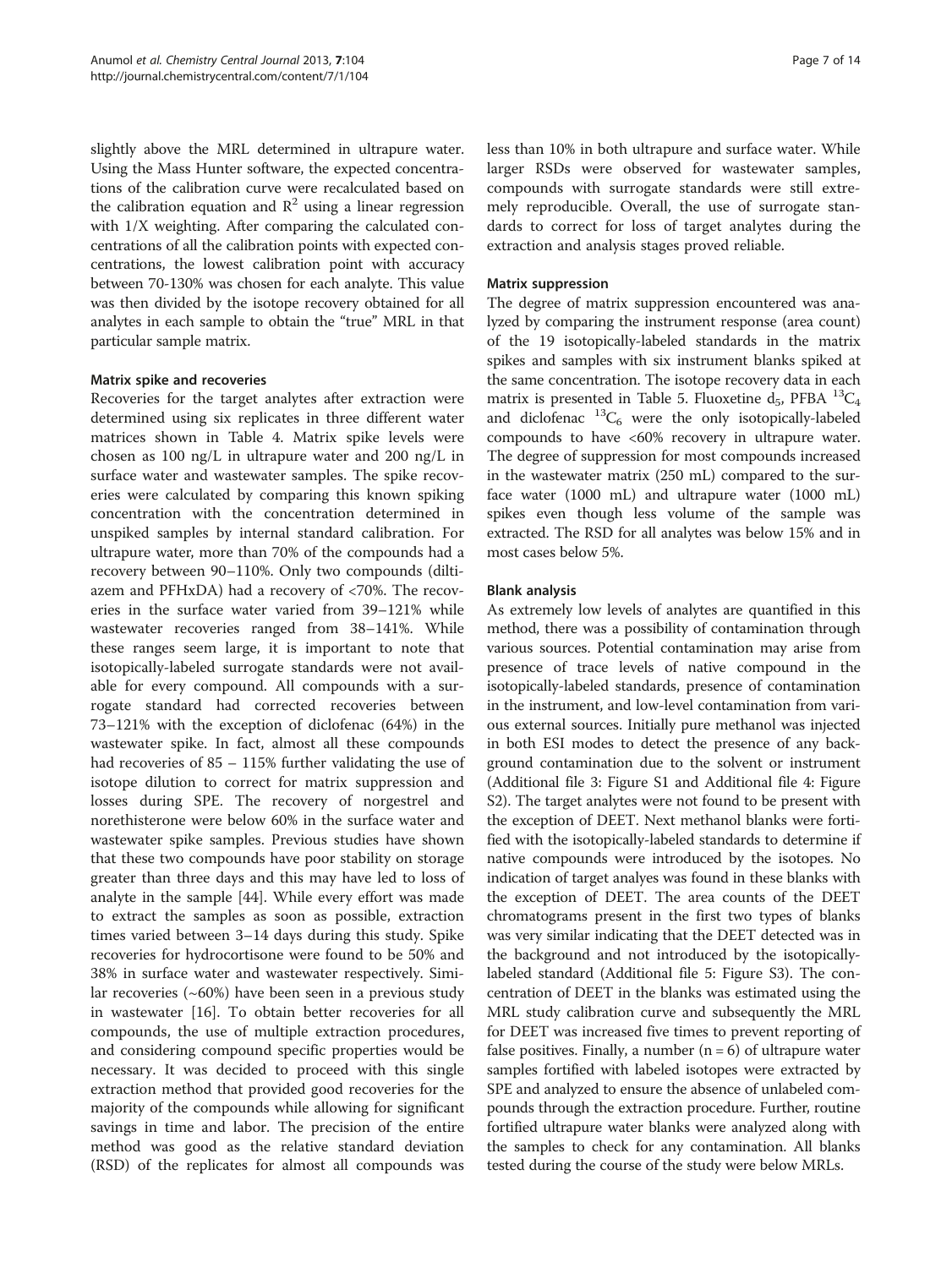| Compounds          | <b>Ultrapure water</b> |         | Surface water       |           | <b>WW</b> effluent |           |  |
|--------------------|------------------------|---------|---------------------|-----------|--------------------|-----------|--|
|                    | Recovery (%)           | RSD (%) | Recovery (%)        | RSD (%)   | Recovery (%)       | RSD (%)   |  |
|                    |                        |         | <b>ESI positive</b> |           |                    |           |  |
| Caffeine           | 106                    | $2.5\,$ | 95                  | 4.3       | 100                | 3.9       |  |
| Trimethoprim       | 98                     | 2.1     | 102                 | 0.9       | 114                | 3.2       |  |
| Sucralose          | 95                     | 5.4     | 73                  | 34.1      | <b>NA</b>          | <b>NA</b> |  |
| Primidone          | 97                     | 2.9     | 96                  | 1.5       | 113                | 10.0      |  |
| Triamcinolone      | 101                    | 4.7     | 48                  | 2.3       | 106                | 4.3       |  |
| Sulfamethoxazole   | 105                    | 3.3     | 98                  | 1.7       | 99                 | 2.1       |  |
| Meprobamate        | 97                     | 5       | 74                  | 1.5       | 99                 | 8.4       |  |
| Diphenylhydramine  | 5.4<br>74              |         | 94                  | 5.4       | 196                | 3.8       |  |
| Diltiazem          | 67<br>11.7             |         | <b>NA</b>           | <b>NA</b> | <b>NA</b>          | <b>NA</b> |  |
| Hydracortisone     | 84                     | 3.7     | 50                  | 7.3       | 38                 | 11.3      |  |
| Prednisone         | 94                     |         | 75                  | 5.4       | 79                 | 10.0      |  |
| Simazine           | 99                     | 3       | 73                  | 2.0       | 66                 | 2.6       |  |
| Carbamezapine      | 101                    | 2.1     | 117                 | 1.3       | 98                 | 25.5      |  |
| Fluoxetine         | 89                     | 5.5     | 97                  | 2.3       | 99                 | 5.5       |  |
| Dexamethasone      | 91                     | 2.7     | 86                  | 2.2       | 88                 | 3.4       |  |
| <b>TCEP</b>        | 108                    | 3.1     | 71                  | 4.3       | 119                | 8.1       |  |
| Atrazine           | 100                    | 2.7     | 94                  | 1.9       | 99                 | 2.5       |  |
| <b>DEET</b>        | 101                    | 2.7     | 96                  | 1.6       | 98                 | 5.5       |  |
| Testosterone       | 82                     | 3.3     | 42                  | 2.4       | 42                 | 21.6      |  |
| Norethistrone      | 79                     | 2.4     | 39                  | 1.9       | 54                 | 2.1       |  |
| <b>TCPP</b>        | 97                     | 2.4     | 119                 | 2.9       | 74                 | 7.1       |  |
| Norgestrel         | 82                     | 3.2     | 57                  | 1.3       | 55                 | 6.7       |  |
| Benzophenone       | 71                     | 15.8    | 95                  | 6.4       | 93                 | 26.4      |  |
|                    |                        |         | <b>ESI negative</b> |           |                    |           |  |
| PFBA               | 95                     | 4.6     | <b>NA</b>           | <b>NA</b> | <b>NA</b>          | <b>NA</b> |  |
| Naproxen           | 95                     | 3.5     | 89                  | 1.4       | 80                 | 6.0       |  |
| PFBS               | 78                     | 7.1     | 111                 | 8.0       | 87                 | 3.6       |  |
| Diclofenac         | 103                    | 5.4     | 96                  | 6.0       | 64                 | 22.0      |  |
| Ibuprofen          | 96                     | 9.2     | 92                  | 5.7       | 96                 | 10.8      |  |
| PFOA               | 101                    | $2.3\,$ | 121                 | 6.4       | 115                | 7.4       |  |
| <b>Bisphenol A</b> | 91                     | 15.5    | 97                  | 11.6      | 87                 | 10.8      |  |
| Gemfibrozil        | 104                    | 3.7     | 93                  | 2.7       | 111                | 10.0      |  |
| PFDA               | 97                     | 3.6     | 73                  | 15.3      | 65                 | 13.4      |  |
| PFOS               | 107                    | 2.9     | 94                  | 9.0       | 89                 | 9.8       |  |
| Triclocarban       | 105                    | 2.8     | 97                  | 1.5       | 107                | $5.0\,$   |  |
| Triclosan          | 74                     | 1.1     | 112                 | $2.8\,$   | 141                | 6.7       |  |
| PFHxDA             | 46                     | 72.4    | 56                  | 10.4      | 66                 | 18.4      |  |

## <span id="page-7-0"></span>Table 4 Matrix spike recoveries for all target analytes in three different waters

NA Not Analyzed.

## Occurrence in water

To demonstrate the applicability of this method, samples from three WWTPs, a drinking water treatment plant (DWTP), one ground water and two surface waters (Colorado River and Sacramento River) from around the United States were analyzed. Samples from the three wastewater treatment plants were also analyzed at different treatment points to study treatment efficacy. A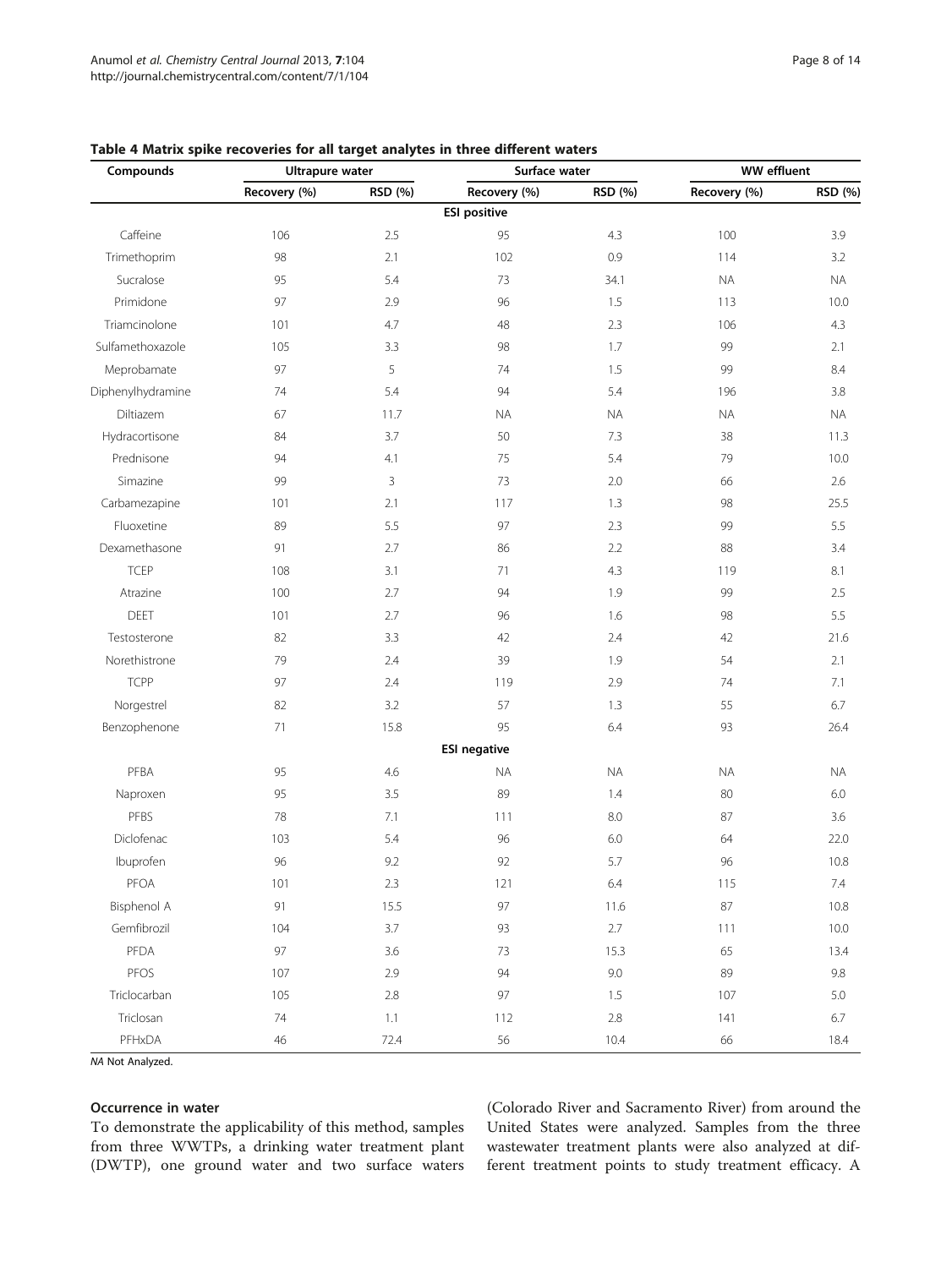| Compound                      | Ultrapure water (1000 ml) |         | Surface water (1000 ml) |         | WWTP effluent (250 ml) |         |  |
|-------------------------------|---------------------------|---------|-------------------------|---------|------------------------|---------|--|
|                               | Recovery (%)              | RSD (%) | Recovery (%)            | RSD (%) | Recovery (%)           | RSD (%) |  |
| Carbamezapine d <sub>10</sub> | 77                        | 4.4     | 79                      | 2.6     | 70                     | 4.9     |  |
| Caffeine ${}^{13}C_3$         | 79                        | 4.7     | 76                      | 3.2     | 56                     | 4.5     |  |
| Trimethoprim d <sub>3</sub>   | 67                        | 4.2     | 3.1<br>66               |         | 41                     | 6.4     |  |
| Sucralose d <sub>6</sub>      | 65                        | 5.9     | 31                      | 3.3     | 16                     | 4.0     |  |
| Primidone d <sub>5</sub>      | 81                        | 3.1     | 71                      | 4.0     | 74                     | 4.3     |  |
| Sulfamethoxazole ${}^{13}C_6$ | 80                        | 3.6     | 30                      | 4.6     | 28                     | 6.6     |  |
| Atrazine d <sub>5</sub>       | 70                        | 3.1     | 59                      | 4.1     | 64                     | 3.9     |  |
| Fluoxetine d <sub>5</sub>     | 40                        | 8.3     | 35                      | 6.8     | 40                     | 10.7    |  |
| DEET $d_6$                    | 60                        | 9.2     | 70                      | 6.8     | 75                     | 10.8    |  |
| PFBA ${}^{13}C_4$             | 15                        | 2.1     | 13                      | 3.4     | 10                     | 5.2     |  |
| Naproxen ${}^{13}C_1d_3$      | 87                        | 4.5     | 94                      | 3.6     | 75                     | 6.2     |  |
| Diclofenac ${}^{13}C_6$       | 48                        |         | 30                      | 7.5     | 31                     | 14.5    |  |
| Ibuprofen d <sub>3</sub>      | 86                        | 6.5     | 103                     | 4.7     | 90                     | 6.5     |  |
| PFOA ${}^{13}C_4$             | 90                        | 3.1     | 115                     | 14.3    | 104                    | 0.3     |  |
| Bisphenol A ${}^{13}C_{12}$   | 92                        | 6.9     | 70                      | 7.8     | 83                     | 11.0    |  |
| Gemfibrozil d <sub>6</sub>    | 86                        | 3.1     | 4.6<br>94               |         | 117                    | 4.9     |  |
| PFOS ${}^{13}C_4$             | 83<br>4.2                 |         | 78                      | 7.7     | 81                     | 5.7     |  |
| Triclocarban ${}^{13}C_6$     | 61                        | 7.5     | 63                      | 3.3     | 54                     | 5.7     |  |
| Triclosan $d_3$               | 122                       | 4.5     | 81                      | 3.9     | 68                     | 5.1     |  |

<span id="page-8-0"></span>Table 5 Percent recovery of isotopically labeled standards in different water matrixes ( $n = 6$ )

summary of the treatment trains for each plant is shown in Additional file [6:](#page-11-0) Table S3. WWTP 1 served a largely urban population (approximately 500,000 people) with both domestic and industrial contribution. WWTP 2 served a considerably smaller population (approximately 17,000) with 73% of the population aged 65 or older (median age of 72 years). WWTP 3 has a capacity of approximately 70 million gallons per day (MGD) and has a predominantly domestic source of wastewater contribution. Thus, the three plants offered significantly different qualities of wastewater to be tested. DWTP 4 is an indirect potable reuse plant that receives treated wastewater effluent as its source water. The occurrence data for all 36 TOrCs at different treatment points in the four plants is shown in Table [6](#page-9-0) along with the sample volume extracted.

Sucralose (9000–32000 ng/L) and caffeine (6000– 13280 ng/L) were present at the highest concentration in the influent of all WWTPs. All pharmaceuticals analyzed in the influent of the three WWTPs were detected with the exception of diphenhydramine in WWTP 3. Concentrations of diabetes and heart-related pharmaceuticals like gemfibrozil, diclofenac, and primidone were significantly higher in the raw sewage of WWTP 2 (the plant serving the dominantly elderly community) compared to the other two WWTPs. Conversely, industrial compounds like benzophenone, PFOS, DEET, and bisphenol A were found at higher concentrations in WWTP 1, potentially confirming the significant industrial input.

The mean effluent concentrations in all WWTPs of artificial sweetener sucralose (13,860) and flame-retardant TCPP (2595 ng/L) were extremely high compared to the other analyzed TOrCs. Their concentrations remained fairly constant throughout the plant indicating that they may be robust and suitable markers for wastewater influence in drinking water sources. Six pharmaceuticals (carbamazepine, gemfibrozil, meprobamate, naproxen, primidone and sulfamethoxazole) were detected in the effluent of all WWTPs with mean concentrations between 85–755 ng/L. Average concentration of sulfamethoxazole (755 ng/L) and gemfibrozil (634 ng/L) were highest in the WWTP effluent for pharmaceuticals. The GR compounds were present at significantly lower concentrations in the influent and not detected in the final effluent in all three WWTPs. However, these compounds still need to be monitored closely as even trace amounts have been shown to have adverse effects to wildlife [\[8,](#page-12-0)[45\]](#page-13-0). PFOS was the dominant PFC in terms of detection and concentration while the longer chain PFCs (PFDA and PFHxDA) were not detected at any point in all three WWTPs. PFBS was detected in the effluent of two WWTPs (1 and 2) but at concentration <10 ng/L while PFBA was not detected in any of the effluent samples. Norgestrel was the more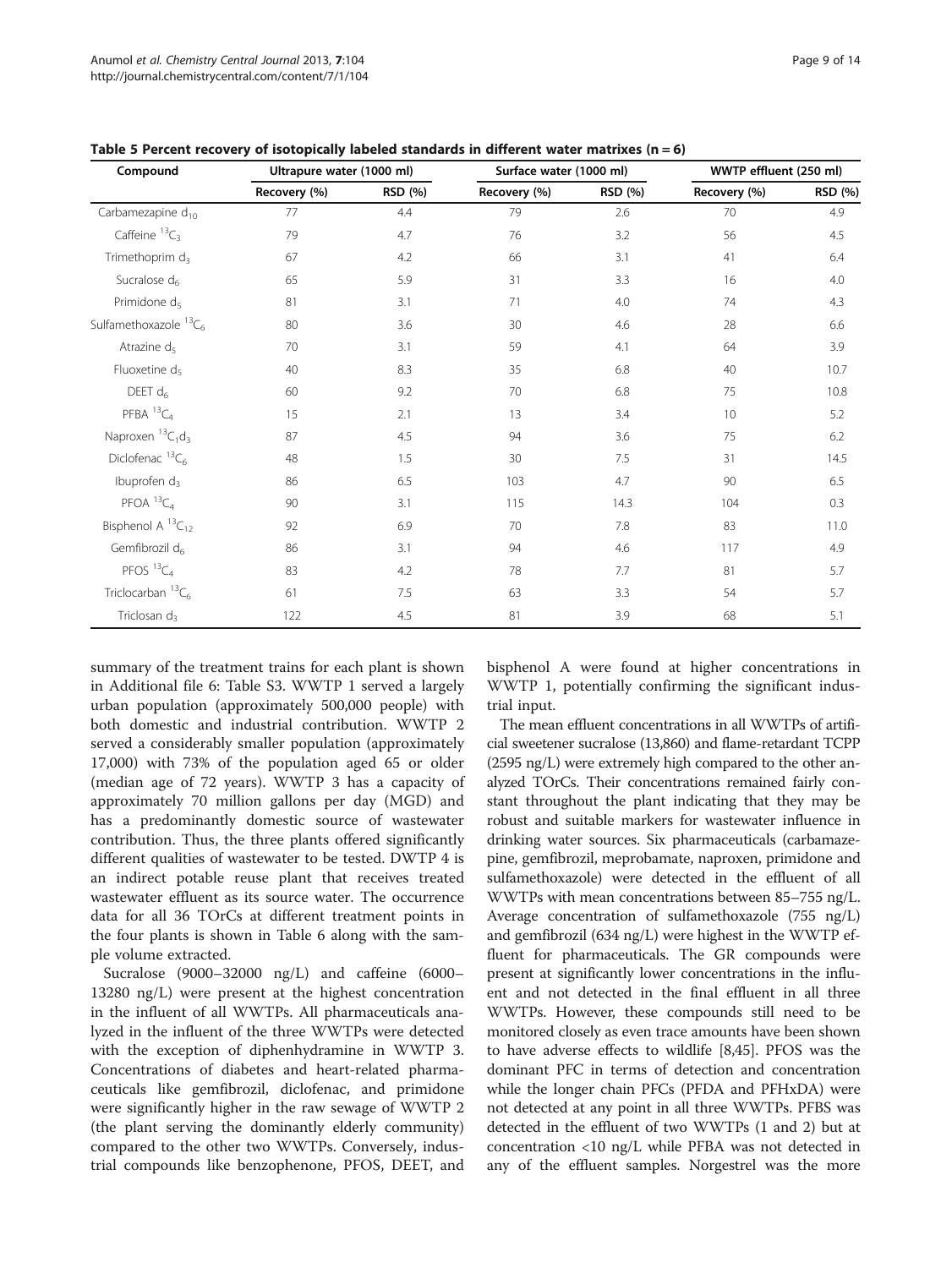| Compound                      |              | WWTP 1a         |                                 |              | WWTP 1b                |                |                      | WWTP <sub>2</sub>     |                          |                       |  |
|-------------------------------|--------------|-----------------|---------------------------------|--------------|------------------------|----------------|----------------------|-----------------------|--------------------------|-----------------------|--|
|                               | After GF     | <b>After AS</b> | Dechlorinated<br>final effluent | After<br>AAS | <b>GMF</b><br>effluent | After UV       | After bar<br>screens | After<br><b>BNROD</b> | After sand<br>filter     | After<br>chlorination |  |
| <b>Volume Extracted (ml)</b>  | 250          | 500             | 500                             | 500          | 500                    | 500            | 250                  | 250                   | 500                      | 500                   |  |
| <b>Pharmaceuticals</b>        |              |                 |                                 |              |                        |                |                      |                       |                          |                       |  |
| Carbamezapine                 | 260          | 230             | 230                             | 270          | 270                    | 260            | 580                  | 470                   | 460                      | 400                   |  |
| Diclofenac                    | 96           | <15             | $<$ 15                          | 78           | 34                     | <15            | 830                  | 530                   | 420                      | 14                    |  |
| Diltiazem                     | <b>NA</b>    | <b>NA</b>       | <b>NA</b>                       | <b>NA</b>    | <b>NA</b>              | <b>NA</b>      | <b>NA</b>            | <b>NA</b>             | <b>NA</b>                | <b>NA</b>             |  |
| Diphenhydramine               | 1620         | 1480            | 1090                            | 280          | 320                    | 310            | 25                   | 15                    | 27                       | $<$ 7                 |  |
| Fluoxetine                    | 160          | 32              | 57                              | 41           | 44                     | 24             | 79                   | 38                    | 23                       | 34                    |  |
| Gemfibrozil                   | 2750<br>2380 |                 | 2190                            | 36           | 38                     | 37             | >6000                | 400                   | 230                      | 190                   |  |
| Ibuprofen                     | >6000        | 1810            | 1590                            | 41           | 41                     | 52             | >6000                | 50                    | < 50                     | $<$ 30                |  |
| Meprobamate                   | 1600         | 650             | 480                             | 680          | 670                    | 610            | 597                  | 421                   | 570                      | 190                   |  |
| Naproxen                      | >6000        | 550             | 300                             | 11           | 10                     | $\overline{4}$ | >6000                | 114                   | 28                       | 6                     |  |
| Primidone                     | 200          | 180             | 190                             | 170          | 170                    | 160            | 1120                 | 620                   | 580                      | 580                   |  |
| Sulfamethoxazole              | 2290         | 840             | 1130                            | 1630         | 1510                   | 990            | 6080                 | 3910                  | 3010                     | 39                    |  |
| Trimethoprim                  | 1110         | 930             | 850                             | 130          | 130                    | 130            | 1370                 | 30                    | 12                       | $<$ 2                 |  |
| <b>Personal-care Products</b> |              |                 |                                 |              |                        |                |                      |                       |                          |                       |  |
| Benzophenone                  | 6300         | 2320            | 1710                            | 650          | 380                    | 300            | 4540                 | 310                   | 310                      | 220                   |  |
| Bisphenol A                   | 640          | 140             | 320                             | < 90         | < 80                   | $<$ 40         | 350                  | 20                    | 57                       | 36                    |  |
| Caffeine                      | 12000        | 340             | 490                             | 6            | 5                      | 15             | 6000                 | 22                    | 10                       | < 8                   |  |
| <b>DEET</b>                   | 3570         | 540             | 630                             | 46           | 45                     | 44             | 2250                 | 190                   | 170                      | 160                   |  |
| Sucralose                     | 32000        | 23000           | 15000                           | 15600        | 14400                  | 13500          | 9000                 | 8170                  | 7570                     | 7950                  |  |
| <b>TCEP</b>                   | 780          | 690             | 650                             | 380          | 350                    | 330            | 550                  | 330                   | 320                      | 260                   |  |
| <b>TCPP</b>                   | 1650         | 2900            | 3040                            | 2970         | 2760                   | 2380           | 5670                 | 3870                  | 3410                     | 2910                  |  |
| Triclocarban                  | 330          | 31              | 42                              | 62           | 96                     | 38             | 740                  | 200                   | 68                       | 110                   |  |
| Triclosan                     | 2250         | 440             | 162                             | 85           | 71                     | 28             | 4640                 | 103                   | 69                       | 15                    |  |
| Perfluorinated compounds      |              |                 |                                 |              |                        |                |                      |                       |                          |                       |  |
| PFBA                          | $<$ 7        | $<$ 3           | $<$ 3                           | $<$ 3        | $<$ 3                  | $<$ 3          | $<$ 32               | $<$ 19                | $\leq$ 4                 | $<$ 3                 |  |
| PFBS                          | 17           | 10              | 9                               | 13           | 14                     | 10             | 24                   | 9                     | 8                        | 5                     |  |
| PFOA                          | 9            | 7               | 9                               | 11           | 45                     | 24             | $\mathbf 0$          | 46                    | 49                       | 60                    |  |
| PFOS                          | 1080         | 200             | 190                             | 5            | 3                      | $\overline{2}$ | 460                  | 3                     | $\overline{2}$           | $\overline{4}$        |  |
| PFDA                          | $<$ 13       | < 8             | <7                              | $<$ 7        | <7                     | <6             | < 11                 | $<$ 10                | < 10                     | $<$ 5                 |  |
| PFHxDA                        | $<$ 3        | $<$ 2           | $\leq$                          | $<$ 2        | $<$ 2                  | $<$ 2          | <6                   | $\leq 4$              | $\leq 4$                 | <1                    |  |
| Glucocorticoid                |              |                 |                                 |              |                        |                |                      |                       |                          |                       |  |
| Dexamethasone                 | 19           | < 14            | < 10                            | $<$ 22       | < 14                   | $<10$          | 94                   | $<77$                 | $<$ 26                   | < 18                  |  |
| Hydrocortisone                | $<$ 20       | < 12            | < 11                            | <48          | <11                    | <11            | <b>NA</b>            | < 150                 | <64                      | $<$ 46 $\,$           |  |
| Prednisone                    | < 165        | <61             | 20                              | < 61         | < 59                   | $<$ 28         | 59                   | NA                    | <b>NA</b>                | NA                    |  |
| Triamcinolone                 | $<$ 55       | $<$ 23          | $<$ 21                          | $<$ 27       | $<$ 21                 | $<$ 21         | 24                   | $<$ 14                | <12                      | $<$ 7                 |  |
| <b>Pesticides</b>             |              |                 |                                 |              |                        |                |                      |                       |                          |                       |  |
| Atrazine                      | $<10$        | $< 9$           | $<$ 2                           | $<$ 2        | ${<}2$                 | $<$ 2          | $<$ 20               | $<$ 3                 | $<$ 2                    | $\langle 2$           |  |
| Simazine                      | $<$ 21       | $<$ 3           | $<$ 2                           | $<$ 3        | ${<}3$                 | $<$ $\!2$      | $<\!\!40$            | <6                    | $\overline{4}$           | 3                     |  |
| Androgen                      |              |                 |                                 |              |                        |                |                      |                       |                          |                       |  |
| Testosterone                  | 14           | ${<}2$          | ${<}2$                          | 15           | 14                     | ${<}2$         | 15                   | $\overline{4}$        | $\mathbf{3}$             | $<$ 2                 |  |
| Progestin                     |              |                 |                                 |              |                        |                |                      |                       |                          |                       |  |
| Norethistrone                 | < 19         | $<$ 16          | $<$ 5                           | $<$ 5        | $<$ 4                  | $<$ 2          | 100                  | 6                     | $<$ 5                    | $<$ 5                 |  |
| Norgestrel                    | 93           | $10\,$          | 8                               | 18           | 5                      | $\overline{4}$ | 19                   | 6                     | $\overline{\mathcal{I}}$ | 3                     |  |
|                               |              |                 |                                 |              |                        |                |                      |                       |                          |                       |  |

## <span id="page-9-0"></span>Table 6 Occurrence of TOrCs in different water matrices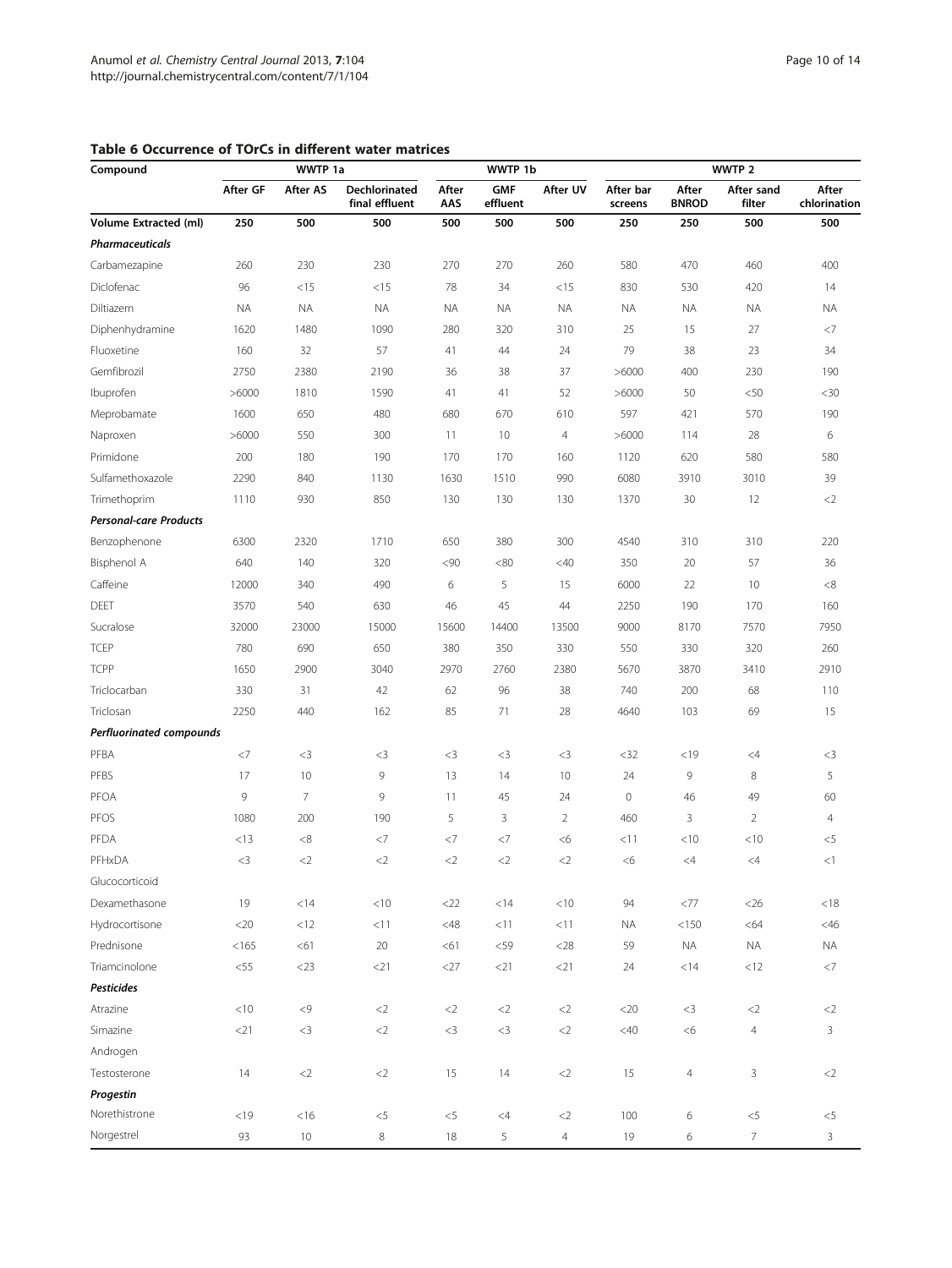|  | Table 6 Occurrence of TOrCs in different water matrices (Continued) |  |  |  |  |  |
|--|---------------------------------------------------------------------|--|--|--|--|--|
|--|---------------------------------------------------------------------|--|--|--|--|--|

| Compound                        | WWTP 3    |           |          |                                 | DWTP 4   |            |                   |              |                     |                   |                     |
|---------------------------------|-----------|-----------|----------|---------------------------------|----------|------------|-------------------|--------------|---------------------|-------------------|---------------------|
|                                 | Influent  | PostF/S   | Post AS  | Dechlorinated<br>final effluent | Influent | Post<br>MF | Post<br><b>RO</b> | Post<br>UV   | Sacramento<br>River | Colorado<br>River | <b>Tucson</b><br>GW |
| Volume Extracted (ml)           | 250       | 250       | 250      | 500                             | 250      | 500        | 1000              | 1000         | 1000                | 1000              | 1000                |
| <b>Pharmaceuticals</b>          |           |           |          |                                 |          |            |                   |              |                     |                   |                     |
| Carbamezapine                   | 1620      | 1760      | 580      | 590                             | 180      | 190        | < 0.5             | < 0.5        | < 0.5               | $\mathbf{1}$      | < 0.5               |
| Diclofenac                      | 340       | 370       | 280      | 260                             | 120      | 70         | ${<}8$            | <8           | < 8                 | < 8               | $<\!8$              |
| Diltiazem                       | 280       | 280       | 130      | 59                              | 240      | 140        | 75                | 73           | $<$ 2               | $\leq$ 2          | $\langle 2 \rangle$ |
| Diphenhydramine                 | <73       | < 19      | $<$ 9    | $<$ 5                           | 470      | 420        | <1                | $<$ 1        | $<$ 1               | $<$ 1             | <1                  |
| Fluoxetine                      | 88        | 110       | 89       | 84                              | < 9      | $<$ 7      | <1                | $<$ 1        | $<$ 1               | <1                | <1                  |
| Gemfibrozil                     | 5550      | 5300      | 75       | 120                             | 680      | 540        | <1                | <1           | $<$ 1               | <1                | <1                  |
| Ibuprofen                       | 3780      | 3410      | $<$ 15   | $<$ 15                          | 180      | 120        | $<$ 15            | $<$ 15       | $<$ 15              | < 15              | $<$ 15              |
| Meprobamate                     | 690       | 540       | 340      | 280                             | 375      | 360        | $<$ 3             | $<$ 3        | $<$ 3               | 3                 | $<$ 3               |
| Naproxen                        | 4740      | 4170      | 24       | 30                              | 970      | 460        | $<$ 3             | $<$ 3        | $<$ 3               | $<$ 3             | $<$ 3               |
| Primidone                       | 370       | 370       | 300      | 300                             | $<$ 20   | <8         | $\leq 4$          | $\leq 4$     | $\leq 4$            | $\leq 4$          | $<$ 3               |
| Sulfamethoxazole                | 4040      | 3280      | 1640     | 860                             | 590      | 590        | $\mathbf{1}$      | $\mathbf{1}$ | $\mathbf{1}$        | 5                 | <1                  |
| Trimethoprim                    | 1510      | 1420      | 280      | 200                             | 830      | 810        | < 0.5             | < 0.5        | < 0.5               | $\mathbf{1}$      | < 0.5               |
| <b>Personal-care Products</b>   |           |           |          |                                 |          |            |                   |              |                     |                   |                     |
| Benzophenone                    | 1670      | 1640      | 340      | 250                             | 880      | 280        | 150               | 130          | 114                 | 15                | 21                  |
| Bisphenol A                     | 240       | 240       | 30       | $<$ 25                          | 69       | $<$ 20     | $<$ 20            | $<$ 20       | <20                 | <20               | $<$ 20              |
| Caffeine                        | 13680     | 11320     | 12       | 12                              | 11       | 10         | $<$ 3             | $<$ 3        | $\overline{4}$      | 14                | $<$ 3               |
| <b>DEET</b>                     | 700       | 350       | 110      | 130                             | 93       | 220        | $<$ 3             | $<$ 3        | 5                   | 5                 | $\overline{3}$      |
| Sucralose                       | 23000     | 21000     | 19000    | 19000                           | 25000    | 23000      | 38                | 34           | 47                  | 620               | $<$ 31              |
| <b>TCEP</b>                     | 630       | 460       | 400      | 370                             |          |            | $<$ 3             | $<$ 3        | $<$ 3               | $<$ 3             | $<$ 3               |
| <b>TCPP</b>                     | 2000      | 2040      | 2080     | 2050                            | 730      | 1060       | $<$ 3             | $<$ 3        | 11                  | 9                 | 3                   |
| Triclocarban                    | 580       | 520       | 120      | $\overline{9}$                  | 50       | 87         | $<$ 2             | $\leq$       | $<$ 2               | $<$ 2             | $<$ 2               |
| Triclosan                       | 1790      | 2000      | 52       | 29                              | $39$     | <13        | <6                | <6           | <6                  | <6                | <6                  |
| <b>Perfluorinated compounds</b> |           |           |          |                                 |          |            |                   |              |                     |                   |                     |
| PFBA                            | <b>NA</b> | <b>NA</b> | ΝA       | <b>ΝΑ</b>                       | 10       | 9          | $\overline{7}$    | $<$ 3        | $<$ 3               | $<$ 3             | $<$ 3               |
| PFBS                            | $<$ 5     | $\leq 4$  | $<$ 3    | $<$ 3                           | $<$ 3    | $<$ 2      | <1                | $<$ 1        | $<$ 1               | $<$ 1             | <1                  |
| PFOA                            | $<$ 40    | $<$ 31    | $<$ 21   | < 10                            | $\leq 4$ | $<$ 2      | <1                | $<$ 1        | $<$ 1               | $<$ 1             | <1                  |
| PFOS                            | 16        | 9         | 10       | $\overline{9}$                  | 530      | 290        | 200               | $<$ 1        | <1                  | <1                | <1                  |
| PFDA                            | <12       | $<$ 10    | $<$ 10   | < 10                            | < 12     | <6         | $<$ 3             | $<$ 3        | $<$ 3               | $<$ 3             | $<$ 3               |
| PFHxDA                          | $<$ 11    | < 10      | $<$ 9    | < 9                             | $<$ 3    | $<$ 2      | <1                | <1           | $<$ 1               | $<$ 1             | <1                  |
| Glucocorticoid                  |           |           |          |                                 |          |            |                   |              |                     |                   |                     |
| Dexamethasone                   | < 61      | <11       | <7       | <6                              | $<$ 44   | $<$ 20     | <1                | $<\!1$       | <1                  | <1                | <1                  |
| Hydrocortisone                  | < 17      | $<15$     | $<\!\!7$ | $< 5$                           | <90      | $<\!\!50$  | $<$ 4 $\,$        | $\leq 4$     | $<$ 4               | $\overline{7}$    | $<$ 5               |
| Prednisone                      | <b>NA</b> | $<$ 30    | $<$ 25   | $<$ 25                          | <700     | $<$ 200    | $<$ 25            | $<$ 25       | $<$ 25              | $<$ 25            | $<$ 25              |
| Triamcinolone                   | < 61      | $<$ 54    | $<$ 26   | < 12                            | <200     | <80        | $<\!\!7$          | $<\!\!7$     | $<$ 7               | $<$ 7             | <6                  |
| <b>Pesticides</b>               |           |           |          |                                 |          |            |                   |              |                     |                   |                     |
| Atrazine                        | $<$ 3     | $<$ 2     | $<$ 2    | <1                              | < 19     | <6         | $<$ 1             | <1           | <1                  | $<$ 1             | <1                  |
| Simazine                        | <6        | <4        | ${<}2$   | $<$ 2                           | $<$ 38   | $<12$      | ${<}2$            | $<$ $\!2$    | ${<}2$              | $\overline{2}$    | $<$ 2               |
| Androgen                        |           |           |          |                                 |          |            |                   |              |                     |                   |                     |
| Testosterone                    | $<$ 11    | ${<}8$    | $<\!\!5$ | $<$ 2                           | 9        | $\,9$      | <1                | <1           | <1                  | $<$ 2             | <1                  |
| Progestin                       |           |           |          |                                 |          |            |                   |              |                     |                   |                     |
| Norethistrone                   | $<$ 30    | $<$ 7     | ${<}3$   | $<$ 2                           | < 18     | $<$ 7      | ${<}3$            | $<$ 3        | $<$ 3               | $<$ 3             | $<$ 3               |
| Norgestrel                      | 620       | 230       | ${<}3$   | $<$ 2                           | 110      | 110        | $\leq 4$          | $\leq 4$     | $<$ 3               | $<$ 3             | $<$ 3               |

Attached excel file to be placed in main text.

NA Not analyzed.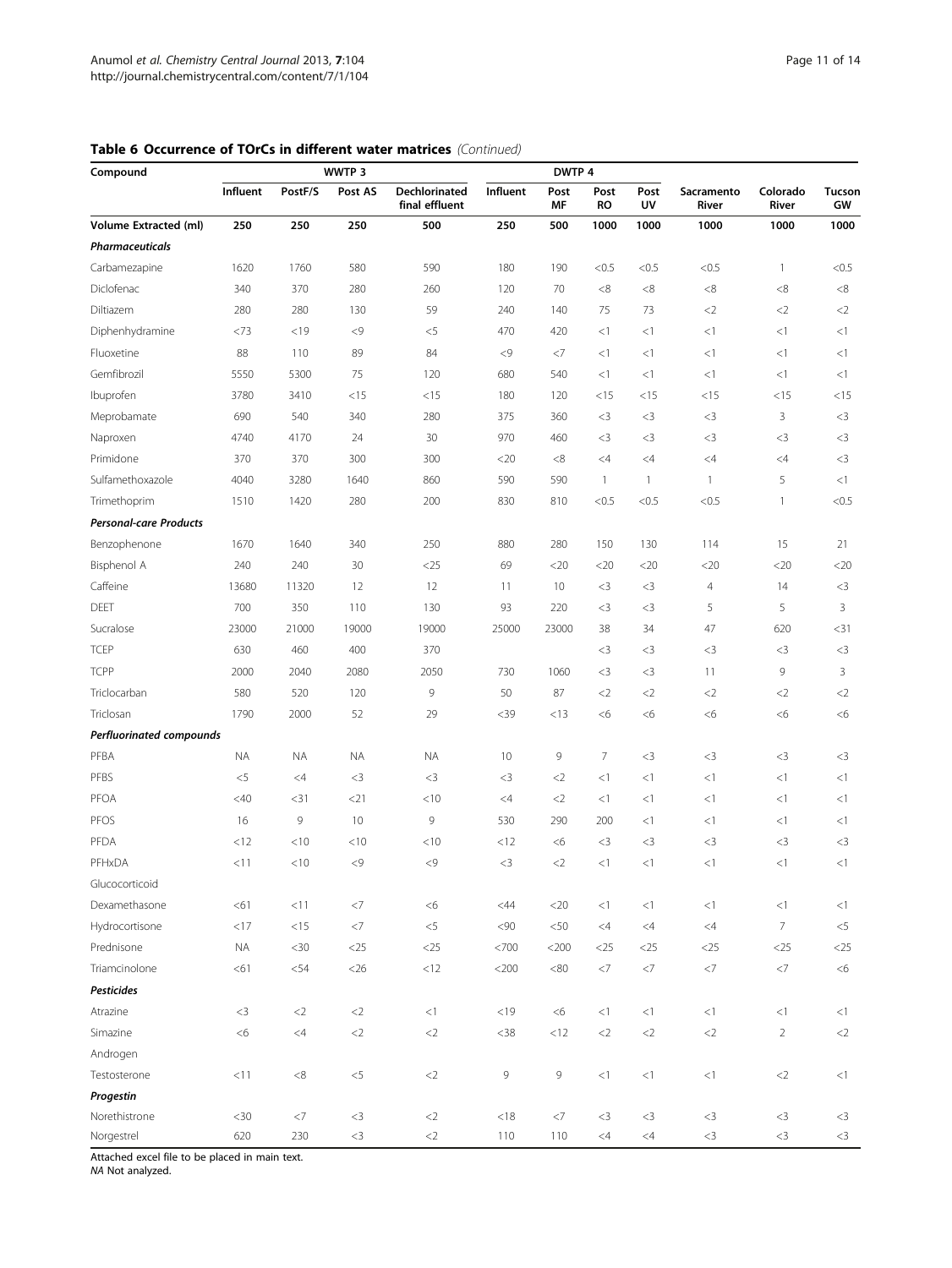<span id="page-11-0"></span>frequently detected progestin, present in two effluent WWTP samples (WWTP 1 and 2), while norethisterone was never detected in the effluent. The pesticide atrazine was not detected in any of the samples analyzed throughout the study.

To study the treatment efficacy of the WWTPs, samples were collected at different points in the plant. Further, WWTP 1 had water split into two parallel trains after primary treatment: conventional (activated sludge followed by chlorination) and advanced (advanced air activated sludge, granular media filtration and UV disinfection). The biggest factor in removal of TOrCs between the two treatment trains in WWTP 1 was the type of activated sludge (AS) used. The advanced air activated sludge (AAS) process provided significantly lower concentration of most TOrCs as compared to the AS effluent in the conventional train. The sand filter in WWTP 2 did not have much attenuation of TOrCs, similar to previous literature [[46](#page-13-0)]. Compounds like diclofenac, sulfamethoxazole, naproxen, and triclosan were well removed by the free chlorine disinfection step which is consistent with previously published literature [[6\]](#page-12-0). Conversely, compounds such as DEET, TCPP, TCEP and caffeine are known to be recalcitrant at chlorine doses supplied in conventional treatment plants and hence were not well removed in the chlorination step in both treatment plants. The UV disinfection process (in WWTP 1b) was not very effective in attenuation of TOrCs without the addition of hydrogen peroxide. In DWTP 4, very few TOrCs were attenuated by microfiltration process, which is consistant with previous literature [[47](#page-13-0)]. However, almost no traces of any TOrCs were detected after the reverse osmosis (RO) process. Only six (benzophenone, diltiazem, PFBA, PFOS, sucralose and sulfamethoxazole) of the 36 measured TOrCs were present after RO treatment in DWTP 4. Of these six, only benzophenone and PFOS were present at concentrations >100 ng/L.

Two surface waters from the Colorado River (sampled at Avra Valley, AZ through the CAP canal) and Sacramento River were analyzed using this method. Eleven target compounds were detected in the Colorado River water while seven were seen in the Sacramento River sample. Six of the target analytes (sucralose, meprobamate, caffeine, DEET, TCPP and benzophenone) were common to both waters. Sucralose was present at the highest concentration in the Colorado River samples at 620 ng/L while in the Sacramento River sample it was measured at 47 ng/L. Commercially used compounds like benzophenone and TCPP were detected at higher concentrations in the Sacramento river while all the other analytes detected were higher in the Colorado River sample. The groundwater sample collected from Tucson had trace amounts of DEET and TCPP (<5 ng/L), and benzophenone at 21 ng/L but all other TOrCs were not detected. Although the sampling events were limited, the data generally correlate with previous studies and hence prove the viability of the analytical method.

#### Conclusion

The analytical method presented above allows for rapid, high-throughput detection and quantitation of up to 36 TOrCs including pharmaceuticals, personal care products and steroid hormones using UHPLC-MS/MS. The use of a single all-inclusive SPE method coupled to UHPLC MS/MS provides significant time and labor savings while achieving reporting limits of low ng/L for all analytes. The method has been applied to a wide-range of aqueous matrices. The authors suggest using routine blank analysis, matrix spike recoveries and isotopicallylabeled standards for obtaining most accurate results when analyzing different water matrixes.

#### Additional files

[Additional file 1: Table S1.](http://www.biomedcentral.com/content/supplementary/1752-153X-7-104-S1.doc) UPLC MS/MS target analytes with mass transitions, compound specific parameters and isotopically labeled surrogate used for quantification.

[Additional file 2: Table S2.](http://www.biomedcentral.com/content/supplementary/1752-153X-7-104-S2.doc) Specifications of UHPLC reverse phase analytical columns tested.

[Additional file 3: Figure S1.](http://www.biomedcentral.com/content/supplementary/1752-153X-7-104-S3.pptx) Overlaid EIC traces of the most abundant transition in ESI positive of a methanol blank. The peak at 5.6 min is DEET.

[Additional file 4: Figure S2.](http://www.biomedcentral.com/content/supplementary/1752-153X-7-104-S4.pptx) Overlaid EIC traces of the most abundant transition in ESI negative of a methanol blank.

[Additional file 5: Figure S3.](http://www.biomedcentral.com/content/supplementary/1752-153X-7-104-S5.pptx) Overlaid EIC of the most abundant transition of DEET in a methanol blank and fortified methanol blank.

[Additional file 6: Table S3.](http://www.biomedcentral.com/content/supplementary/1752-153X-7-104-S6.doc) Summary of treatment processes employed at the three treatment plants included in this study.

#### Abbreviations

CAV: Cell accelerator voltage; CE: Collision energy; DEET: N,N-Diethyl-metatoluamide; DWTP: Drinking water treatment plant; ESI: Electrospray ionization; GC: Gas chromatography; GRs: Glucocorticoids; LC: Liquid chromatography; LOD: Limit of detection; LOQ: Limit of quantification; MRL: Method reporting limit; MS: Mass spectrometry; PFBA: Perfluoro butyric acid; PFBS: Perfluoro butane sulfonate; PFC: Polyfluorinated chemical; PFDA: Perfluoro decanoic acid; PFHxDA: Perfluoro hexadecanoic acid; PFOA: Perfluoro octanoic acid; PFOS: Perfluoro octane sulfonate; RO: Reverse osmosis; SPE: Solid-phase extraction; TCEP: Tris (2-chloroethyl) phosphate; TCPP: Tris (2-chloropropyl) phosphate; TOrC: Trace organic contaminant.

#### Competing interests

The authors declare that they have no competing interest.

#### Authors' contributions

TA was the primary contributor to this manuscript. TA was responsible for preparing the first draft of the manuscript and performed most of the experimentation and analysis while also being involved heavily in data acquisition and interpretation. SM was involved in design of the experiments and performing some of the data acquisition and analysis. SM also provided critical advice on operation of the analytical equipment due to previous expertise. BOC was involved in conceptualization of the project and did a lot of the initial analytical work. BOC also had a significant role in development of the experiments and interpretation of results. SAS made a considerable intellectual contribution to the development of the study and was chiefly responsible for designing the framework for all the experiments. SAS also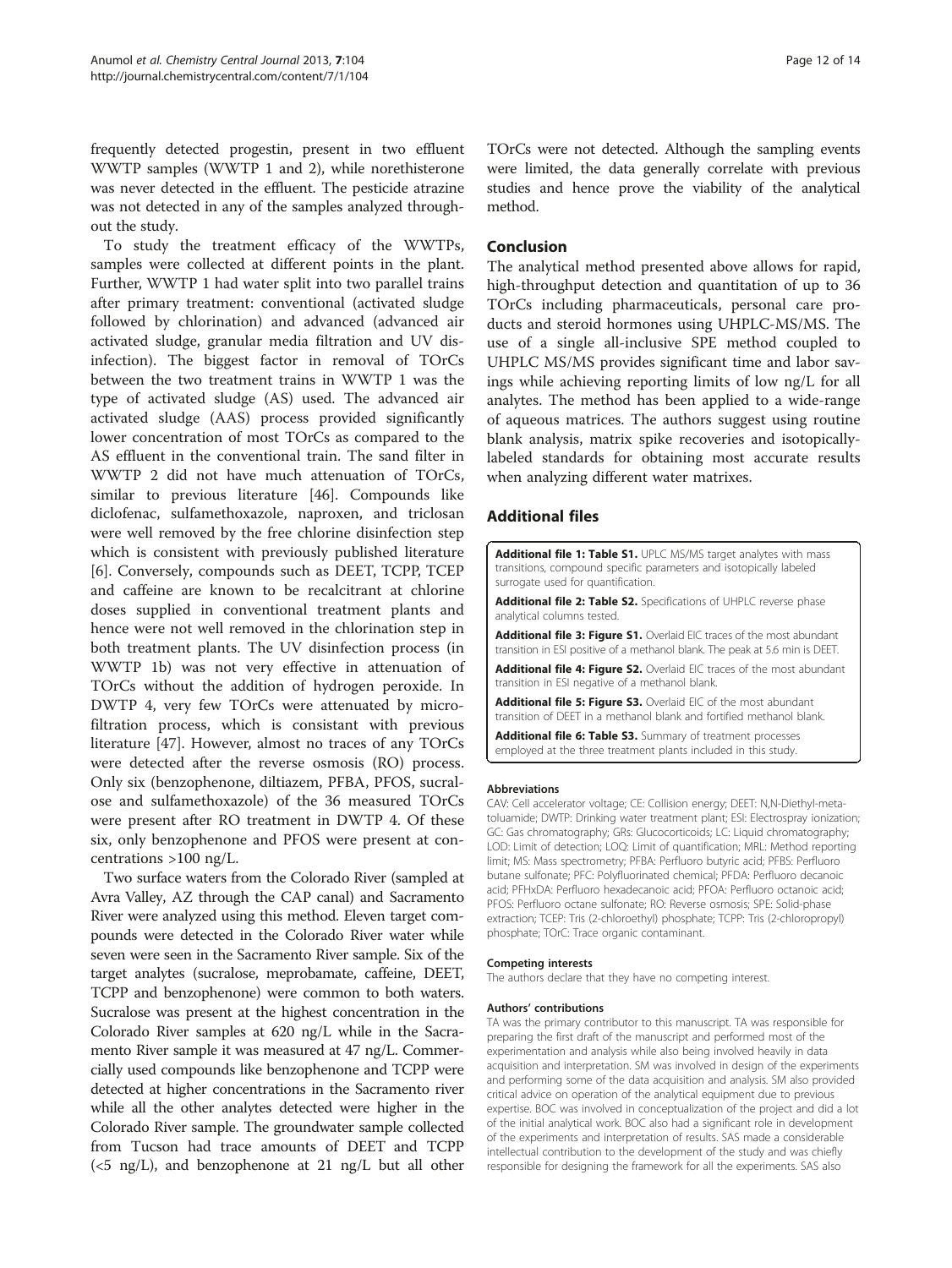<span id="page-12-0"></span>had a huge role in producing the finished manuscript and was solely responsible for acquiring funding to purchase all the analytical equipment used in this study. All authors read and approved the final manuscript.

#### Acknowledgements

The authors would like to thank the participating utilities particularly Chris Hill from Metro Water for technical assistance in sample collection and transport. We also thank Dr. Armando Durazo, Shimin Wu and Massimiliano Sgroi from the University of Arizona for assistance with solid-phase extraction and sample preparation. The authors are also grateful to Agilent Technologies for providing technical support during method development.

#### Author details

<sup>1</sup>Department of Chemical & Environmental Engineering, University of Arizona, 1133 E James E Rogers Way, Harshbarger 108, Tucson, AZ 85721-0011, USA. <sup>2</sup>School of Applied Sciences, RMIT University, 100 LaTrobe St, Melbourne 3000, Australia.

#### Received: 9 April 2013 Accepted: 27 May 2013 Published: 18 June 2013

#### References

- Kolpin DW, Furlong ET, Meyer MT, Thurman EM, Zaugg SD, Barber LB, Buxton HT: Pharmaceuticals, hormones, and other organic wastewater contaminants in US streams, 1999–2000: a national reconnaissance. Environ Sci Technol 2002, 36(6):1202–1211.
- 2. Snyder SA, Westerhoff P, Yoon Y, Sedlak DL: Pharmaceuticals, personal care products, and endocrine disruptors in water: implications for the water industry. Environ Eng Sci 2003, 20(5):449–469.
- 3. Focazio MJ, Kolpin DW, Barnes KK, Furlong ET, Meyer MT, Zaugg SD, Barber LB, Thurman ME: A national reconnaissance for pharmaceuticals and other organic wastewater contaminants in the United States - II) Untreated drinking water sources. Sci Total Environ 2008, 402(2–3):201–216.
- 4. Benotti MJ, Trenholm RA, Vanderford BJ, Holady JC, Stanford BD, Snyder SA: Pharmaceuticals and endocrine disrupting compounds in US drinking water. Environ Sci Technol 2009, 43(3):597–603.
- 5. Snyder S, Westerhoff P, Yoon Y, Vanderford B, Rexing D: Evaluation of conventional and advanced treatment processes to remove endocrine disruptors and pharmaceutically active compounds. Abstr Pap Am Chem Soc 2004, 228:184. ENVR.
- 6. Westerhoff P, Yoon Y, Snyder S, Wert E: Fate of endocrine-disruptor, pharmaceutical, and personal care product chemicals during simulated drinking water treatment processes. Environ Sci Technol 2005, 39(17):6649–6663.
- Snyder SA, Wert EC, Lei H, Westerhoff P, Yoon Y: Removal of EDCs and Pharmaceuticals in Drinking and Reuse Treatment Processes. Denver, CO: American Water Works Association Research Foundation; 2007.
- 8. Bevans HE, Goodbred SL, Miesner JF, Watkins SA, Gross TS, Denslow ND, Trenton C: Synthetic organic compounds and carp endocrinology and histology, Las Vegas Wash and Las Vegas and Callville Bays of Lake Mead Nevada, 1992 and 1995: U.S. Geological Survey Water-Resources Investigations Report; 1995:96–4266. 12 accessible at: [http://pubs.er.usgs.gov/publication/](http://pubs.er.usgs.gov/publication/wri964266) [wri964266.](http://pubs.er.usgs.gov/publication/wri964266)
- 9. Daughton CG, Ternes TA: Pharmaceuticals and personal care products in the environment: agents of subtle change? Environ Health Perspect 1999, 107:907–938.
- 10. Carlsson C, Johansson AK, Alvan G, Bergman K, Kuhler T: Are pharmaceuticals potent environmental pollutants? Part I: environmental risk assessments of selected active pharmaceutical ingredients. Sci Total Environ 2006, 364(1–3):67–87.
- 11. Snyder SA, Villeneuve DL, Snyder EM, Giesy JP: Identification and quantification of estrogen receptor agonists in wastewater effluents. Environ Sci Technol 2001, 35(18):3620–3625.
- 12. Stanford BD, Snyder SA, Trenholm RA, Holady JC, Vanderford BJ: Estrogenic activity of US drinking waters: a relative exposure comparison. J Am Water Work Assoc 2010, 102(11):55–65.
- 13. Ryu J, Yoon Y, Oh J: Occurrence of endocrine disrupting compounds and pharmaceuticals in 11 WWTPs in Seoul, Korea. KSCE J Civ Eng 2011, 15(1):57–64.
- 14. Chang H, Hu JY, Shao B: Occurrence of natural and synthetic glucocorticoids in sewage treatment plants and receiving river waters. Environ Sci Technol 2007, 41(10):3462–3468.
- 15. Herrero P, Borrull F, Pocurull E, Marce RM: Determination of glucocorticoids in sewage and river waters by ultra-high performance liquid chromatography-tandem mass spectrometry. J Chromatogr A 2012, 1224:19–26.
- 16. Schriks M, van Leerdam JA, van der Linden SC, van der Burg B, van Wezel AP, de Voogt P: High-resolution mass spectrometric identification and quantification of glucocorticoid compounds in various wastewaters in the Netherlands. Environ Sci Technol 2010, 44(12):4766–4774.
- 17. Quinones O, Snyder SA: Occurrence of perfluoroalkyl carboxylates and sulfonates in drinking water utilities and related waters from the United States. Environ Sci Technol 2009, 43(24):9089–9095.
- Mak YL, Taniyasu S, Yeung LWY, Lu GH, Jin L, Yang YL, Lam PKS, Kannan K, Yamashita N: Perfluorinated compounds in tap water from China and several other countries. Environ Sci Technol 2009, 43(13):4824–4829.
- 19. Clarke BO, Smith SR: Review of 'emerging' organic contaminants in biosolids and assessment of international research priorities for the agricultural use of biosolids. Environ Int 2011, 37(1):226–247.
- 20. Zhang T, Wu Q, Sun HW, Zhang XZ, Yun SH, Kannan K: Perfluorinated compounds in whole blood samples from infants, children, and adults in China. Environ Sci Technol 2010, 44(11):4341–4347.
- 21. Contaminant Candidate List 3. [http://water.epa.gov/scitech/drinkingwater/](http://water.epa.gov/scitech/drinkingwater/dws/ccl/ccl3.cfm) [dws/ccl/ccl3.cfm.](http://water.epa.gov/scitech/drinkingwater/dws/ccl/ccl3.cfm)
- 22. Lau C, Butenhoff JL, Rogers JM: The developmental toxicity of perfluoroalkyl acids and their derivatives. Toxicol Appl Pharmacol 2004, 198(2):231–241.
- 23. Lau C, Anitole K, Hodes C, Lai D, Pfahles-Hutchens A, Seed J: Perfluoroalkyl acids: a review of monitoring and toxicological findings. Toxicol Sci 2007, 99(2):366–394.
- 24. Directive 2006/122/EC of the European Parliament and of the council of 12 December 2006. [http://eur-lex.europa.eu/LexUriServ/LexUriServ.do?uri=OJ:](http://eur-lex.europa.eu/LexUriServ/LexUriServ.do?uri=OJ:L:2006:372:0032:0034:en:PDF) [L:2006:372:0032:0034:en:PDF.](http://eur-lex.europa.eu/LexUriServ/LexUriServ.do?uri=OJ:L:2006:372:0032:0034:en:PDF)
- 25. Wilhelm M, Bergmann S, Dieter HH: Occurrence of perfluorinated compounds (PFCs) in drinking water of North Rhine-Westphalia, Germany and new approach to assess drinking water contamination by shorter-chained C4-C7 PFCs. Int J Hyg Environ Health 2010, 213(3):224–232.
- 26. Hinton TG, Aizawa K: A Layperson's Primer on Multiple Stressors, Chapter 5. In Multiple Stressors: A Challenge for the Future; 2007:57–69.
- 27. Dickenson ERV, Snyder SA, Sedlak DL, Drewes JE: Indicator compounds for assessment of wastewater effluent contributions to flow and water quality. Water Res 2011, 45(3):1199–1212.
- 28. Ternes TA: Analytical methods for the determination of pharmaceuticals in aqueous environmental samples. Trac-Trends Anal Chem 2001, 20(8):419–434.
- Trenholm RA, Vanderford BJ, Drewes JE, Snyder SA: Determination of household chemicals using gas chromatography and liquid chromatography with tandem mass spectrometry. J Chromatogr A 2008, 1190(1–2):253–262.
- 30. Stafiej A, Pyrzynska K, Regan F: Determination of anti-inflammatory drugs and estrogens in water by HPLC with UV detection. J Sep Sci 2007, 30(7):985-991.
- 31. Morishima Y, Hirata Y, Jinno K, Fujimoto C: Solid-phase extraction device coupled to a microcolumn liquid chromatograph with a UV detector for determining estrogens in water samples. J Liq Chromatogr Relat Technol 2005, 28(20):3217–3228.
- 32. Zotou A, Miltiadou N: Sensitive LC determination of ciprofloxacin in pharmaceutical preparations and biological fluids with fluorescence detection. J Pharm Biomed Anal 2002, 28(3–4):559–568.
- 33. Zotou A, Vasiliadou C: A fluorescence-LC method for the determination of sulfonamides in biological fluids with pre-column derivatization. Chromatographia 2009, 70(3–4):389–397.
- 34. Lindsey ME, Meyer M, Thurman EM: Analysis of trace levels of sulfonamide and tetracycline antimicrobials, in groundwater and surface water using solid-phase extraction and liquid chromatography/mass spectrometry. Anal Chem 2001, 73(19):4640–4646.
- 35. La Farre M, Ferrer I, Ginebreda A, Figueras M, Olivella L, Tirapu L, Vilanova M, Barcelo D: Determination of drugs in surface water and wastewater samples by liquid chromatography-mass spectrometry: methods and preliminary results including toxicity studies with Vibrio fischeri. J Chromatogr A 2001, 938(1-2):187-197.